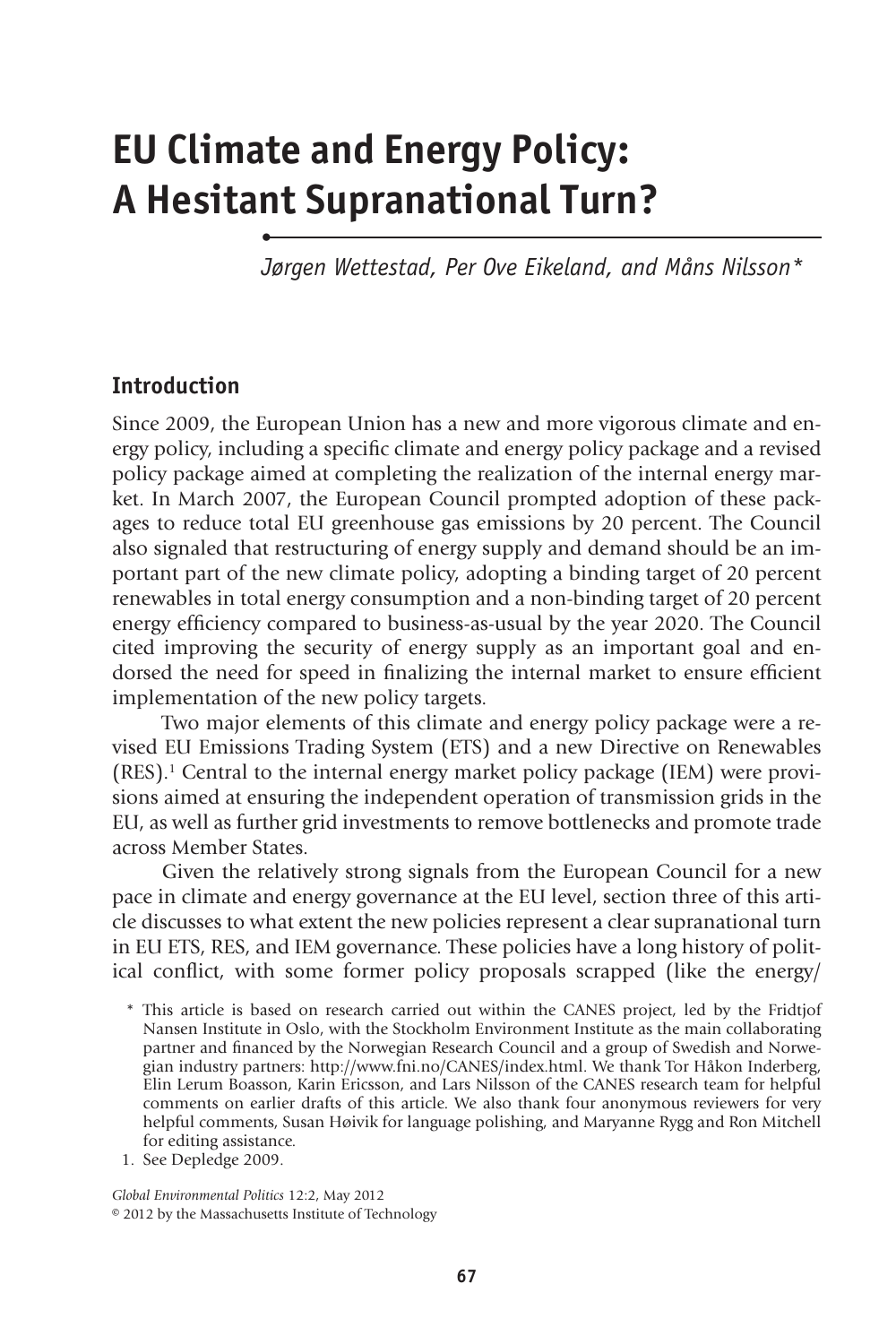carbon tax proposal of the 1990s) or adopted only after the hesitance of some states led to major revisions that allowed Member States to retain greater control.2 We present empirical material showing substantial differences between policy outcomes in the three areas in terms of "vertical integration," the operational concept applied to determine whether the new policies really marked a turn in transfer of authority to the EU level or not.<sup>3</sup> Three main criteria are used to measure vertical integration: degree of legal bindingness, degree of harmonization, and degree of EU-level institution-building.

Section four discusses tentative explanations of the differences observed in vertical integration across the three policy areas. Are explanations to be found internally (at the Member State or EU levels) or in factors outside the EU, for instance in the interaction between EU policy-making and relevant international institutions? The analysis follows from the analytical framework developed in section two, building on perspectives from international relations theory: *intergovernmentalism, supranationalism,* and *institutional interaction.* Section ªve summarizes main findings, with reflections on the developing character of EU climate and energy policy.

Comparing outcomes from the three policy areas is admittedly a tall order, as each policy case reflects the influence of a complex of factors. Nevertheless, the differences observed in our dependent variable—degree of vertical integration—offer a basis for discussing observed differences in the chosen explanatory factors. Given the complexity involved, we provide only a preliminary and tentative explanation that requires development and refinement in subsequent studies. Further details about the processes examined have already been published separately.4 Empirical data were collected from study of EU, national policy and interest group documents, secondary news sources like ENDS Daily, and through a string of semi-structured interviews with central stakeholders engaged in EU policy-making over a four-year period.

# **Elaborating the Analytical Framework**

As noted by Benson and Jordan, "the EU has evolved from an economically based international organization into a complex, multilevel system of governance that strongly affects the environmental policies of its member states."5 Given this, we agree with Schimmelfennig and Rittberger that "a combination of the factors and conditions postulated by different theories of integration may be necessary to account for phenomena of sectoral, vertical, and horizontal integration."6

The two international relations perspectives of *liberal intergovernmentalism*

- 4. Eikeland 2008; 2011; Nilsson Nilsson, Nilsson, and Ericsson 2009; and Wettestad 2009a and b.
- 5. Benson and Jordan 2010, 122.
- 6. Schimmelfennig and Rittberger 2006, 92.

<sup>2.</sup> See Skjærseth 1994; and Wettestad 2001.

<sup>3.</sup> E.g. Schimmelfennig and Rittberger 2006; Lenschow 2006; and Olsen 2007.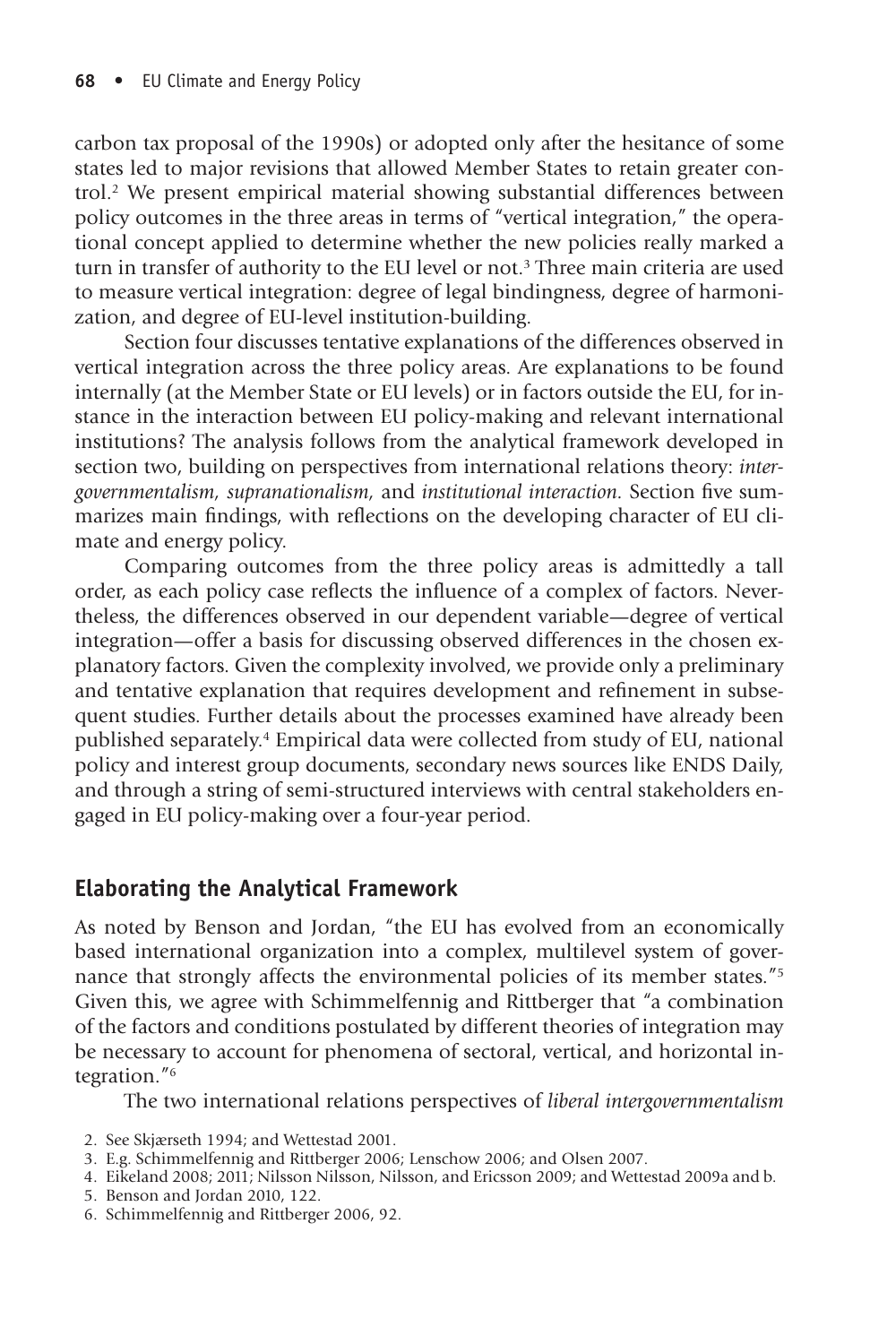and *supranationalism* have been extensively applied in studying the EU as a polity and explaining the long-term evolution of European integration.7 The former sees EU as an international regime and EU integration as the product of the interests of sovereign Member-State governments and the majority coalition of these within the European Council.<sup>8</sup> Member-State preferences are seen as issue-specific, shaped through bargaining with main societal interest groups, such as the dominant national energy producers and consumers.<sup>9</sup> EU policy outputs are seen as the product of intergovernmental bargaining processes, where a prime concern for governments is future compliance with the substantive deals reached. As noted by Schimmelfennig and Rittberger:

by transferring sovereignty to international institutions, governments remove issues from the influence of domestic politics, which might build up pressure for non-compliance if costs for powerful domestic actors are high . . . The degree to which governments favour . . . the delegation of sovereignty to supranational institutions depends on *the value they place on the issues and substantive outcomes* . . . The higher the gains of a cooperative agreement for a government, and the higher the risk of non-compliance by other governments, the higher its readiness to cede competences to the EU to prevent potential losers from revising the policy.<sup>10</sup>

We start from the proposition that increasing vertical climate and energy policy integration stems from Member-State governments placing greater emphasis on outcomes in these issue areas, combined with an increasing view that non-harmonized solutions and governmental non-compliance would damage national interests. Evidence that these elements differ among the policy areas studied would strengthen an intergovernmentalist interpretation of differences in vertical integration.

Supranationalism offers a different view, portraying EU-level institutions in more autonomous terms in which they are able to utilize the significant gaps in Member State control over the process of European integration in day-to-day policy-making.11 The supranational view builds on early neo-functionalist studies predicting that EU-level institutions would gradually gain power at the expense of Member-State governments, through functional spillover from integration already underway in other sectors, with the establishment of European institutions sponsoring further integration, to which interest groups would turn their allegiance.<sup>12</sup>

While no longer relying on functionalist explanations, the supranationalist position has retained other elements from these studies: the genuine au-

- 8. Hoffmann 1964; 1966; and Moravcsik, 1993.
- 9. Schimmelfennig and Rittberger 2006, 82.
- 10. Schimmelfennig and Rittberger 2006, 83, emphasis added.
- 11. Pierson 1998; and Marks, Hooghe and Blank 1996; see also discussions about federalism and subsidiarity, e.g. Hix 2007.
- 12. Haas 1958; Lindberg 1963; and Schmitter 1970.

<sup>7.</sup> See George, 2004; Moravcsik1993; and Moravcsik and Schimmelfennig 2009.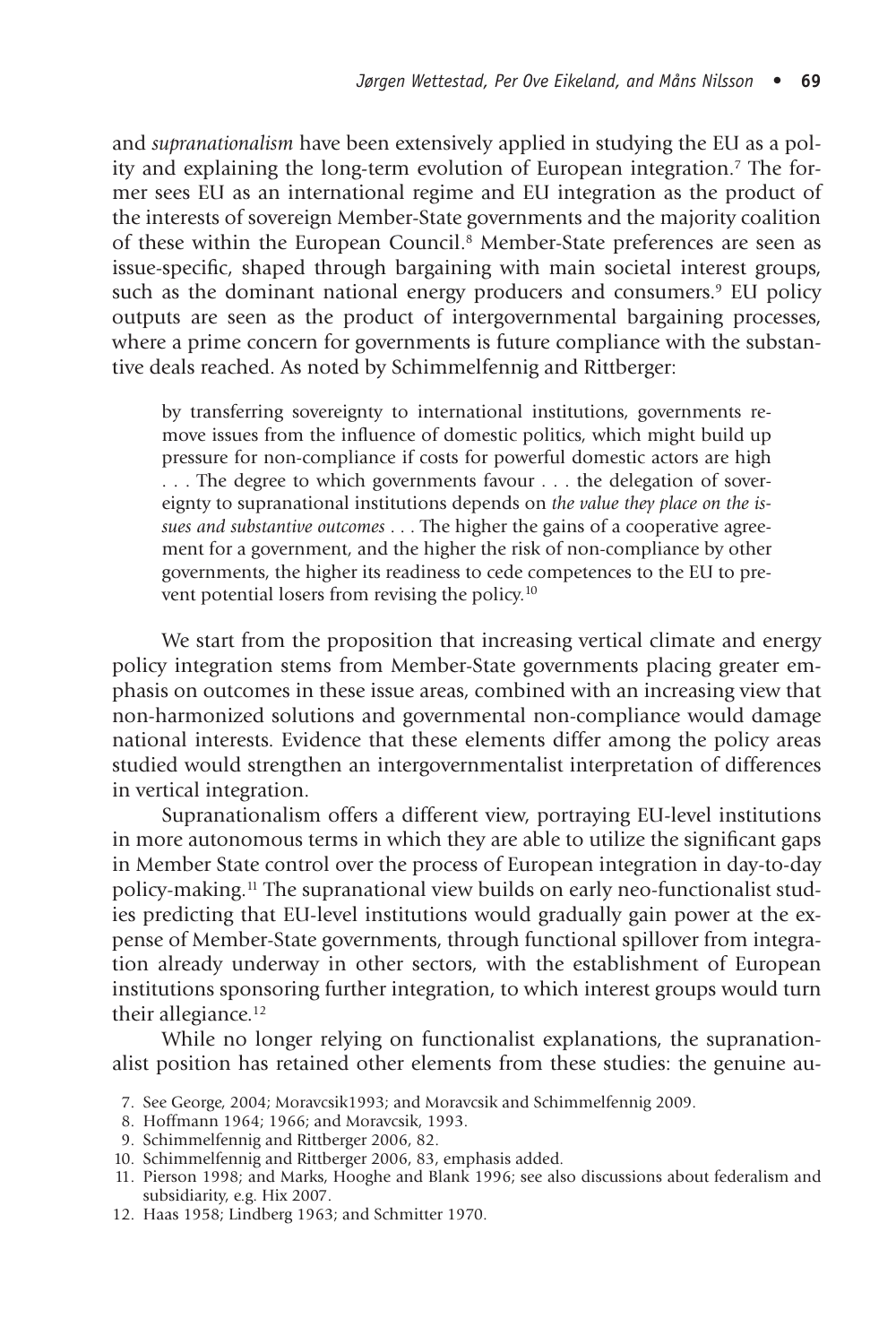tonomy of supranational institutions from Member-State governments, and the pluralist understanding of national and EU policy-making, with nongovernmental agents engaged in intra-EU exchange capable of influencing processes and outcomes.13 Various factors have been cited as constraining individual governments' full control over EU decision-making: the use of qualified majority voting in the Council, a culture in the Council working against frequent use of the veto option, and the ability of supranational institutions, like the Commission, to exploit transnational networks of nongovernmental agents to promote their own policy preferences within the "domestic" politics of Member States.<sup>14</sup>

A key point for supranationalist theories is that increasing transnational (economic) activity creates room for a more prominent role for supranational actors like the European Commission (hereafter: Commission) and European Parliament (hereafter: Parliament). Multinational private companies and organizations tend to adopt perspectives more aligned with transnational and EU perspectives, forming coalitions to direct their demands to supranational institutions while bypassing the state.<sup>15</sup> Hence:

integration is likely to progress if it increases transnational actors' expected utility and the degree to which supranational actors possess and are able to make use of their capacity to further the interests of transnational actors. Variation in scope of integration reflects variation in the relative intensity of trans*national activity and capacity of supranational actors.*<sup>16</sup>

Furthermore, one obvious precondition for strong supranational governance is unity within and between supranational institutions on *specific* vertical integration solutions. At the outset, the Commission can be seen as having the development of vertical integration as a major raison d'être, but this does not preclude differing views within the various Commission services on specific vertical integration-solutions. As to parliamentarians, they could either be seen as seeking to defend integrated EU-level solutions or simply national interests.

Differing propositions may be extracted from this growing literature.<sup>17</sup> For simplicity and comparability, this study focuses on changes in the role played by the Commission and the Parliament as supranational institutions in the ETS, RES, and IEM policy processes. We propose that increasing vertical climate and energy policy integration stems from the more prominent and influential role played by supranational actors in the decision-making processes. If this dy-

- 13. Sandholtz and Zysman 1989; and Sweet and Sandholz 1997.
- 14. Marks, Hooghe and Blank 1996; Sweet and Sandholz 1997; Hooghe and Marks 2001; and Bache and George 2006, 34–35.
- 15. However, the strength of this (at least in the case of the Commission) is debatable. See e.g. Hix 2007, 145–146.
- 16. Schimmelfennig and Rittberger 2006, 91, emphasis added.
- 17. See footnote 14 for some important references. Furthermore, for instance, Pollack (1994; 2000) discusses how an approach drawing on differing policy types can shed light on the conditions under which supranational logics win/lose against intergovernmental logics.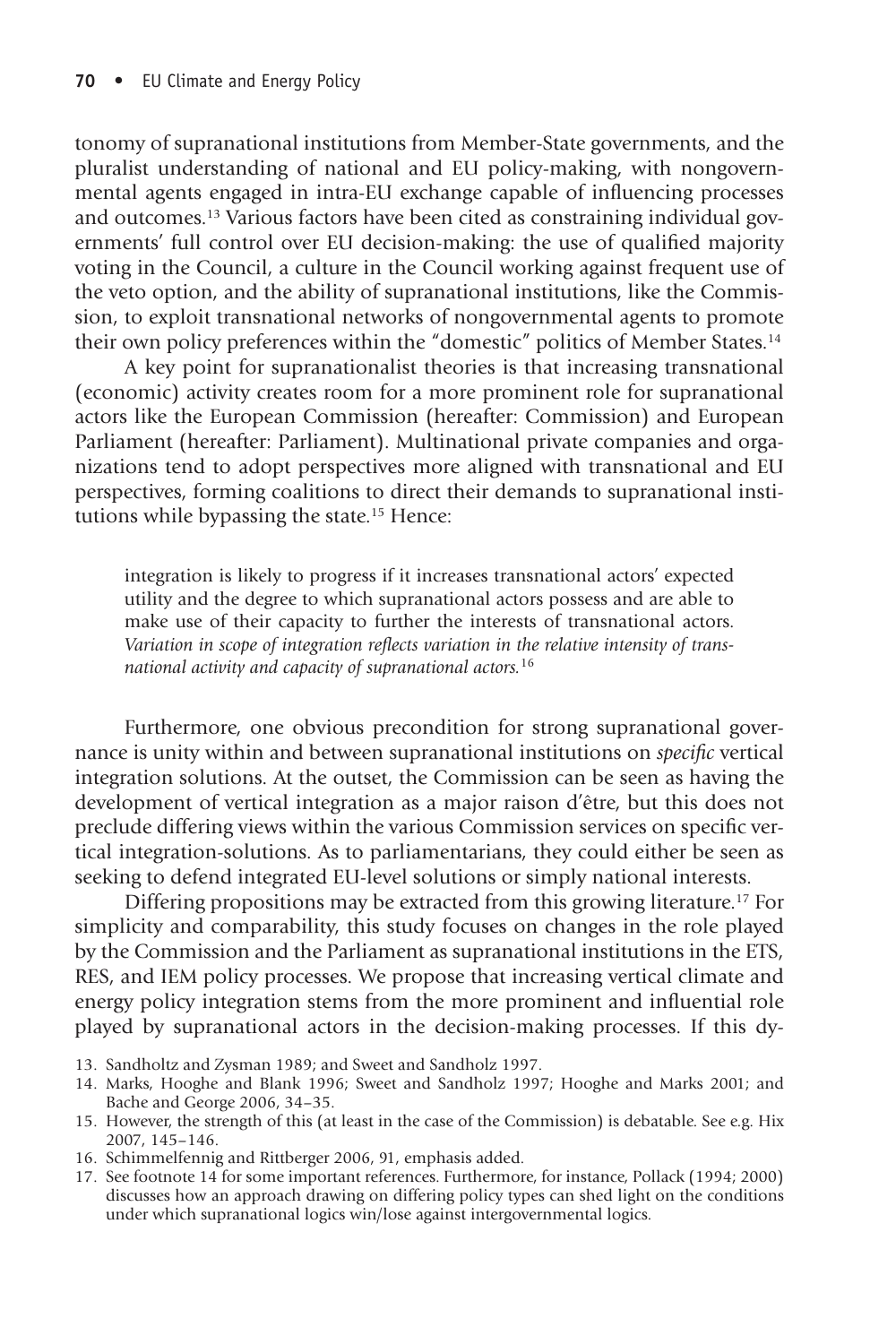namic differs among policies, then that may explain differences in the development of integration.

Besides these EU-internal perspectives, a third, external institutional interaction perspective has attracted increasing attention in recent years.18 Scholars have recently urged those studying EU decision-making to pay greater attention to the other international institutions with which it interacts. Might the development of EU vertical integration be explained not by internal factors at all, but by interactions with external institutions and organizations? For instance, the EU is party to the 1997 Kyoto Protocol, is committed to reducing greenhouse gas emissions by 8 percent by 2008–12, and is linked to the flexibility mechanisms in the Protocol: emissions trading, the Clean Development Mechanism (CDM), and Joint Implementation (JI). Moreover, as the EU is a net importer of energy, its energy policy-making is fundamentally nested in the institutionalized international oil and gas policy order established by OPEC in oil supply and neighboring countries in gas supply, with a more regional market character. The interdependence between EU and external suppliers of energy has long produced concerns for security of supply, with national and EU-level efforts to reduce EU vulnerability to politically-motivated cuts in energy supply.

We propose that increasing vertical integration in climate and energy policy might come from changes in the global climate regime and/or changes in policies adopted by supplier countries, evoking new security-of-supply concerns within the EU. If international developments and links have affected the three focused policies differently, then that may explain differences in the development of integration.

# **A Hesitant Supranational Turn? Three Cases**

## *Renewable Energy: A Slight Increase?*

Turning first to renewable energy,<sup>19</sup> we adopt as a baseline Directive 2001/77/EC on the promotion of electricity produced from renewable sources. The EU adopted this directive after several years of negotiation, finally establishing a fundamentally decentralized approach.<sup>20</sup> It set an overall EU-level target of 22 percent electricity from renewables by 2010 but only made this target "indicative." Targets for Member States were made non-binding.<sup>21</sup> The modesty of vertical integration also was reflected in efforts to achieve common, or even coordinated, policy instruments: attempts to create a common instrument through Tradable Renewable Electricity Certificates ultimately failed. Guarantees of ori-

- 18. See Weale et al. 2000; Skjærseth and Wettestad 2002; and Oberthür and Gehring 2006.
- 19. Nilsson et al. 2009.
- 20. Rowlands 2005.
- 21. The 12 countries that have joined the EU after 2001 have also taken on national targets, reducing the overall target to 21 percent.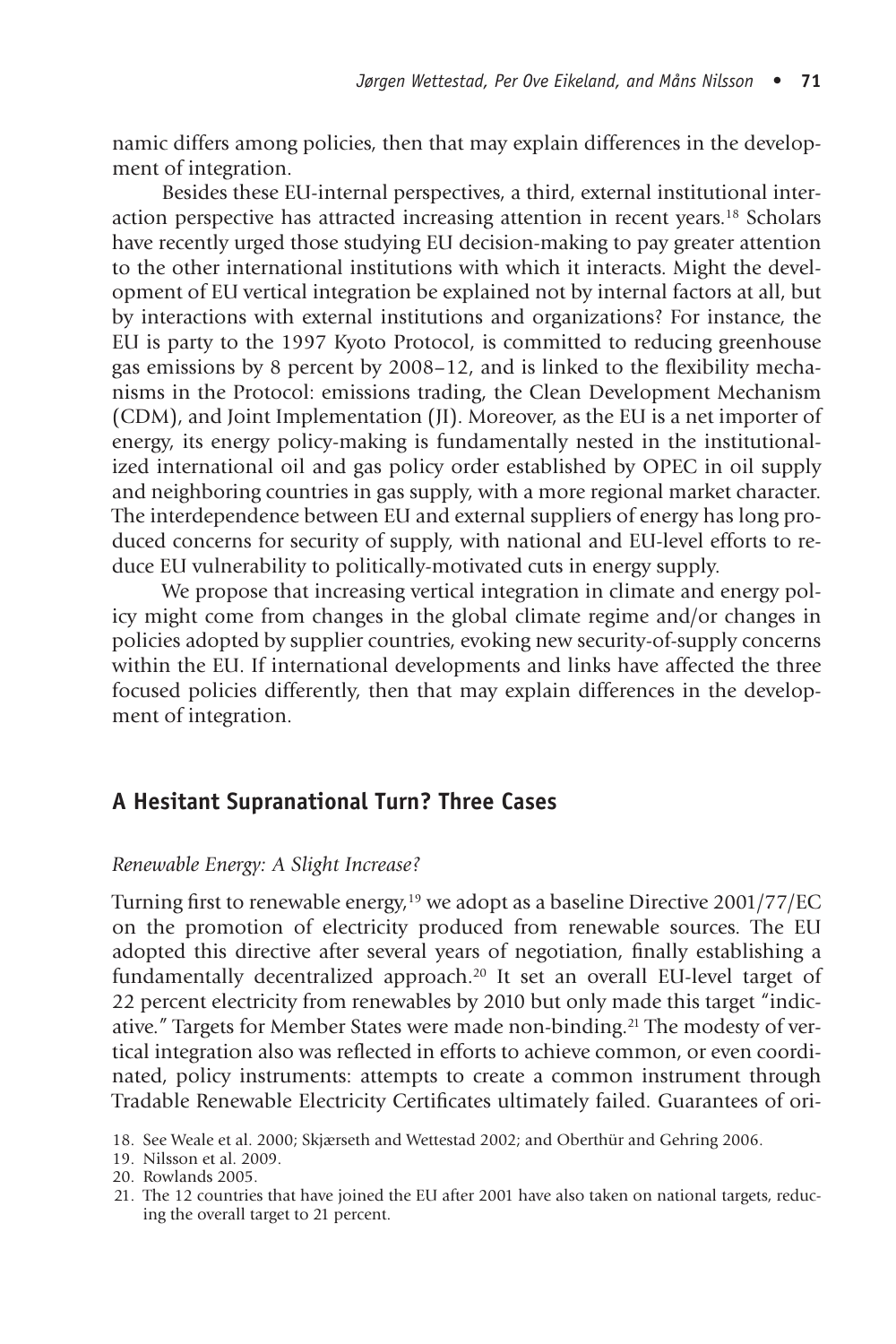



Source: European Parliament and Council of European Union. 2009.

gin were introduced, but only for the purpose of disclosure: to verify the energy source, time, and place of the electricity production from RES.<sup>22</sup>

Directive 2009/28, adopted in December 2008, introduced changes relative to this baseline. The new Directive brought more issues under the EU's legislative grip, targeting "energy" broadly, including electricity, heating, and biofuels for transport. It also established renewed individual targets for each Member State. These targets were both binding and more ambitious with respect to volumes of new renewable energy (see Figure 1). Furthermore, Member States were required to develop national action plans to achieve these targets.

With regard to certificate trading, also debated vigorously at that time, certain changes were introduced. Some voluntary "flexible mechanisms" were established, including allowance of "statistical transfers" of RES between countries as well as joint support schemes and joint projects. But the mandatory introduction of a trading system, as initially proposed by the Commission, was

<sup>22.</sup> It was noted that "This Directive does not require Member States to recognise the purchase of a guarantee of origin from other Member States or the corresponding purchase of electricity as a contribution to the fulfillment of a national quota obligation" and "Schemes of the guarantee of origin do not by themselves imply a right to benefit from national support mechanisms established in different Member States." See European Parliament and Council of European Union 2001.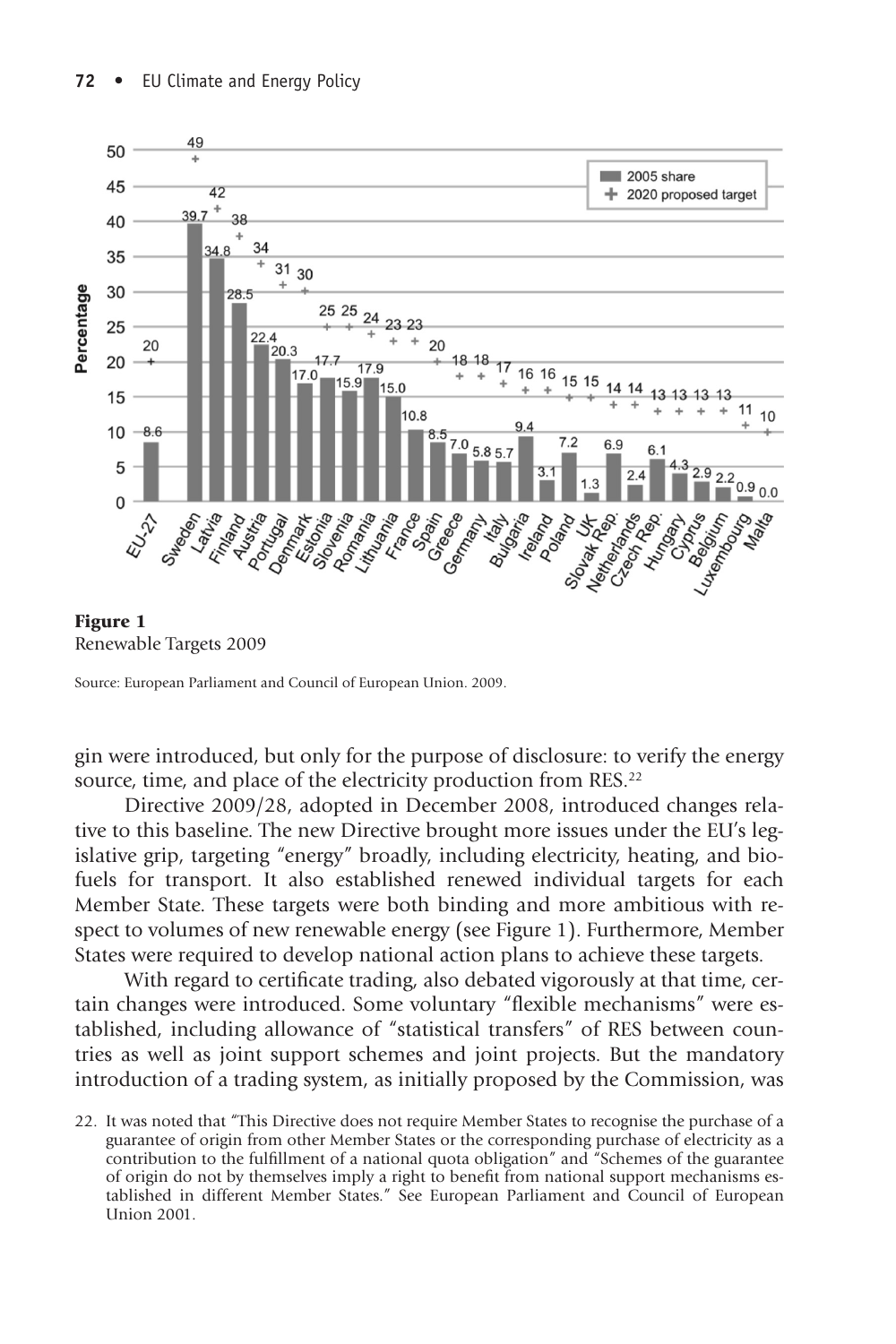not included in the final Directive. In important respects, the new Directive represents continuity rather than change. Still, we note a marked strengthening of policy and the role of the EU institutions in the 2009 Directive compared to the 2001 Directive. Targets were made legally binding. On the other hand, little progress was reached on harmonization. Our overall assessment is therefore of *moderately increasing* vertical integration in this issue-area.

## *Revised Emissions Trading: A Significantly More Centralized System*

The initial EU Emissions Trading System (ETS) was based on Directive 2003/87/ EC, which established a fundamentally decentralized system for the pilot phase of emissions trading (2005 to 2007) and the Kyoto Protocol commitment phase (2008 to 2012).23 Member States were authorized to determine the total "cap" of emission quotas ("allowances") to be handed out to participating industries, the distribution of allowances among sectors and actors/installations within each industry (with power producers as main targets but also some energyintensive industries), and several other allocation matters. The key instrument here was the preparation of National Allocation Plans (NAPs).

The Commission was relegated to a sidelined, watchdog role regarding the extent to which Member States adhered to the common NAP guidelines of the Directive—the 11 criteria listed in Annex III. Setting a common EU cap on total allowances had been discussed in the decision-making process and promoted primarily by the Parliament—but this integration idea was rejected by the Member States. The ETS was formally launched in 2005 but did not function very well initially, as seen in the volatile carbon price which approached zero toward the end of the pilot phase.

The revised ETS for the period 2013 to 2020, adopted in December 2008 and published as Directive 2009/29/EC, introduced substantial changes.<sup>24</sup> NAPs were abolished; an EU-wide ETS emission cap was introduced (a 21 percent reduction by 2020 in relation to 2005 levels); and national allocations were to be derived from this common cap, based on a fixed model producing linear emissions reductions ending up in the agreed 21 percent reduction. Sectoral differentiation was introduced, with (initially) far more auctioning of allowances for energy producers than energy-intensive industries. In addition, free allocations were further harmonized, to be based on common state-of-the-art technology benchmarks.

The role of the Commission as the main overseer and designer of the further development of the system was strengthened. For instance, if a "satisfactory" new global climate agreement is adopted and the EU increases its overall target from 20 to 30 percent, the Commission will have a key role in the subsequent ETS adjustment process. Overall, we see a *significant increase* in vertical

24. Wettestad 2009b; and Skjærseth and Wettestad 2010a and b.

<sup>23.</sup> See e.g. Damro and Luaces-Mendez 2003; and Skjærseth and Wettestad 2008.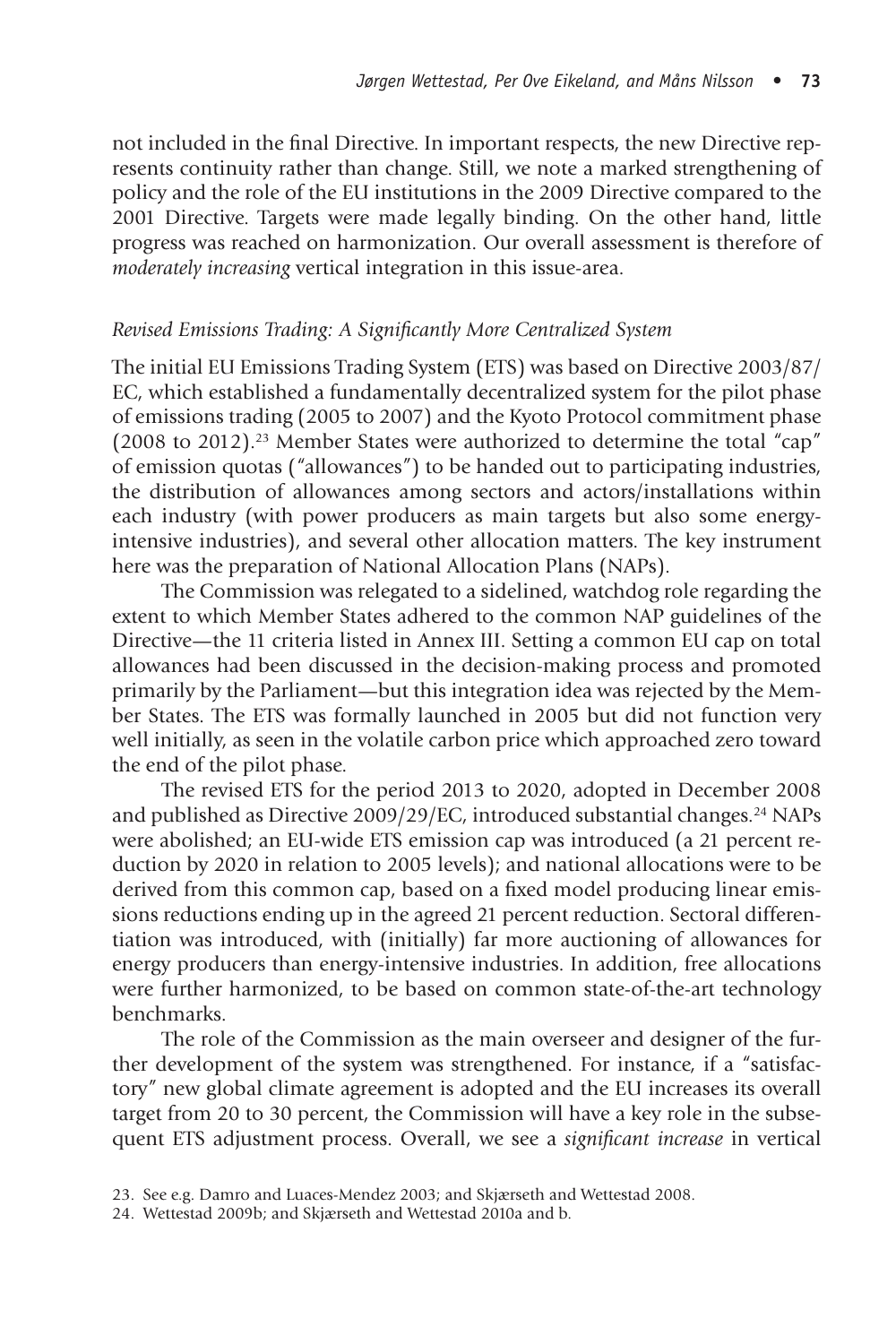integration in this issue area. This is particularly evident in the considerably more harmonized policy and the substantially strengthened role for EU-level institutions.

## *Energy Market Policy: Another Case of Slight Centralization?*

The idea of a common internal energy market (IEM) was launched in the late 1980s. The first electricity and gas market directives adopted in the late 1990s were revised as part of a second IEM package in 2003, entitling all consumers to trade freely in energy as of 2007. However, this was not followed up by adequate harmonization of provisions safeguarding independent operations of national grids. Without transparent, non-discriminating and harmonized grid access rules, the right of producers and consumers to choose freely in the market would not produce *de facto* rights. Some progress was made in harmonization of transparency rules and mandatory organizational split was instructed for transmission companies' grid-operation and production/supply activities (*legal* unbundling). $25$ 

The Commission had long preferred *mandatory* ownership unbundling as the safest model to avoid discrimination, and proposed this as part of the third IEM policy package.26 That was not accepted, however, and Member States may still choose less demanding options. Somewhat greater vertical integration followed from authority given to new EU-level institutions in two new regulations adopted. Ongoing *voluntary* cooperation on harmonizing grid operation rules and removing obstacles to cross-border energy trade, conducted by national transmission system operators and regulatory authorities, would now be carried out in new EU-level organizations (Agency for the Cooperation of Energy Regulators and European Network of Transmission System Operators). The competencies of the former are mostly in advising, monitoring and reporting activities, with power to make binding individual decisions if national regulators cannot agree on common terms and conditions for access and operational security for cross-border infrastructure. The main tasks of the latter are to prepare codes for access to and use of pipelines and grids, and coordinate and ensure proper network planning and investments to prevent blackouts.

Summing up, the third IEM package represented a *moderate increase* of vertical integration compared to the *status quo ante.* No harmonized model safeguarding grid independence was adopted. Incremental vertical integration followed from new EU-level institution-building to facilitate work on making IEM provisions harmonized and binding in the future. The new institutions are controlled by national governmental actors and have very limited powers for instructing Member States unless consensus has already been reached on

25. Eikeland 2008; 2011.

26. European Commission 2007.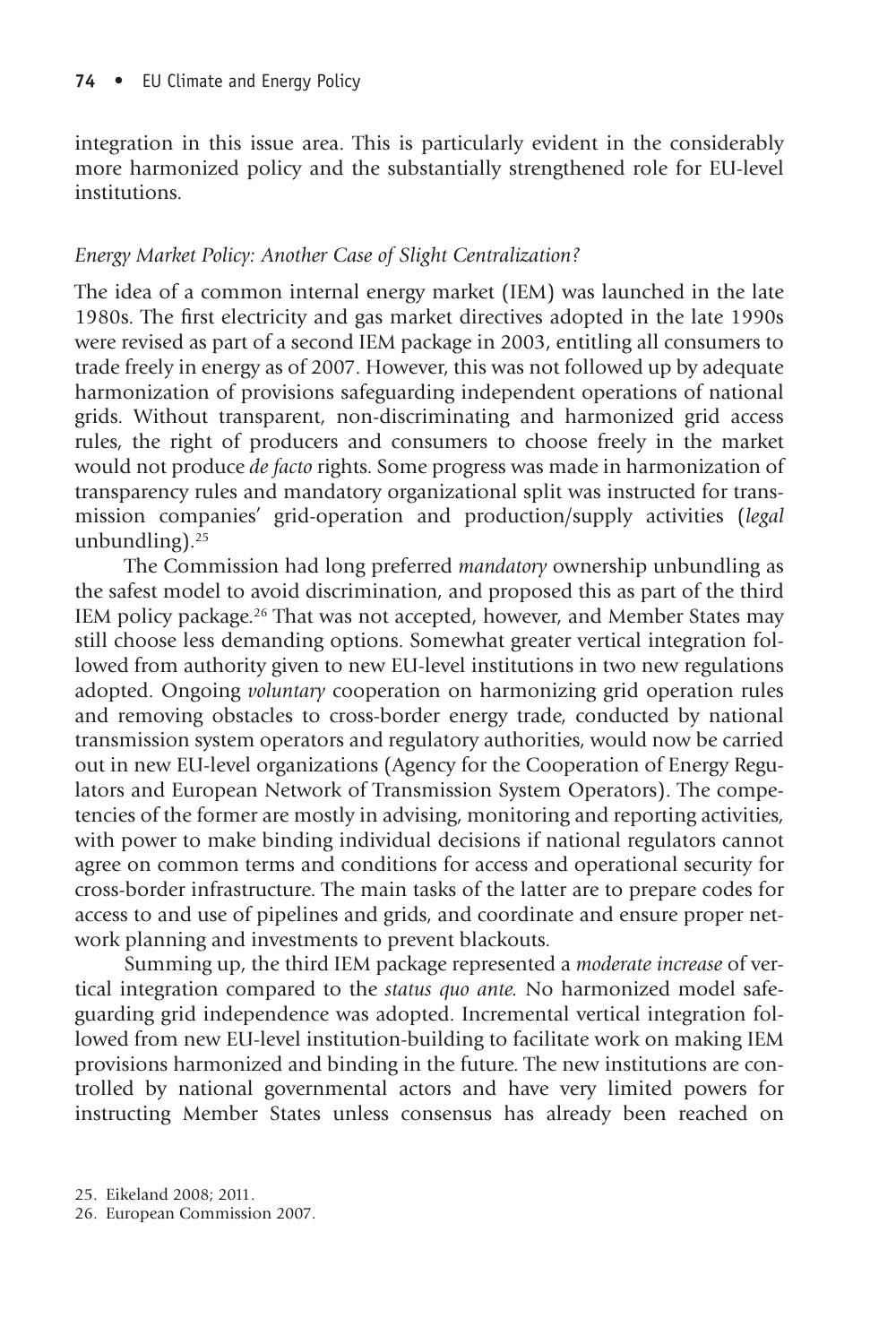|               | Change in legally<br>binding character | Change in degree<br>of harmonization | Change in degree<br>of EU institution-<br>building | Summary score of<br>change in vertical<br>integration |
|---------------|----------------------------------------|--------------------------------------|----------------------------------------------------|-------------------------------------------------------|
| <b>EU-ETS</b> | <b>Yes</b>                             | High                                 | Medium                                             | Significantly<br>increasing                           |
| <b>RES</b>    | <b>Yes</b>                             | Low                                  | Medium                                             | Moderately<br>increasing                              |
| <b>IEM</b>    | No                                     | Medium                               | High                                               | Moderately<br>increasing                              |

#### Table 1

Summary of Vertical Integration Scores

common IEM provisions, making them binding EU legislation through the comitology procedure.

Table 1 summarizes the vertical integration score of the three cases, in relation to the three selected criteria:

How, then, can we explain these differing developments?

## *The Intergovernmentalist Perspective: Changing Member State Priorities and Concerns Regarding Non-compliance?*

Is it reasonable to conclude that Member State governments perceived vertical integration as serving their interests more in the ETS than the other cases, supporting an intergovernmentalist explanation of different vertical integration developments? It seems clear that public opinion gave stronger backing for actions to lower climate-change emissions, including through promotion of renewable energy, as well as actions to improve security of supply. In 2007, 57 percent of the respondents to a Eurobarometer survey cited climate change as their main worry, steadily rising from 39 percent in 2003.<sup>27</sup> A related survey on attitudes on energy-policy issues also showed heightened security-of-supply concerns following gas-supply interruptions caused by pipeline closure after conflicts between Russia and neighboring countries.<sup>28</sup> Importantly, that survey also indicated that two-thirds of the respondents favored energy policy being set at the EU, rather than national, level.

We also observe a parallel development in favor of EU-level solutions in the ETS case. The decentralized initial ETS led to a certain "race to the bottom" dynamic.29 Member States began producing NAPs under considerable time-

<sup>27.</sup> European Commission 2008a.

<sup>28.</sup> European Commission 2007.

<sup>29.</sup> Skjærseth and Wettestad 2008.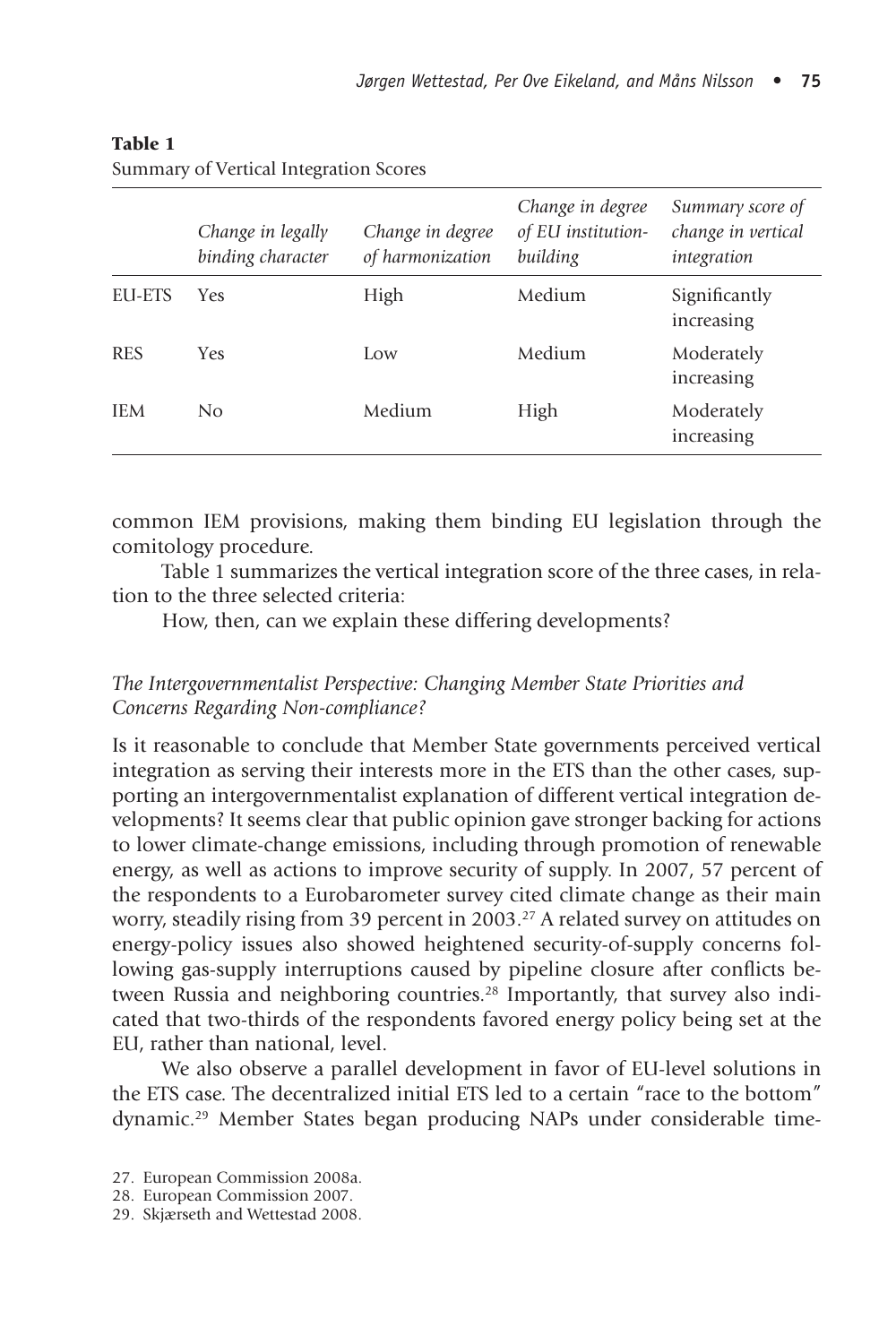pressure and with little consultation with others, based on flexible EU guidelines. In 2006, an analyst remarked that there is no such thing as an EU ETS: "there are 27 differing systems." There were growing suspicions that many countries were handing out allowances to domestic industries in a very generous manner. The UK—ETS heavyweight and frontrunner—was becoming increasingly frustrated with the lax NAPs produced by other Member States, leading a senior British government official to state in October 2006 that the ETS needed "real scarcity and *more harmonization.*"30 In stakeholder consultation meetings held within the European Climate Change Programme's ETS review working group in 2007, the mood among stakeholders, including Member State representatives, was for greater harmonization. According to the Chairman, "there [was] a unanimous call for improved cap setting . . . [and] a general, very strong message calling for more harmonization, if not a centralized EU cap."31 Interviews with Brussels insiders confirm that this position was held by a clear majority of Member States.<sup>32</sup>

Given the ETS' coverage of important economic sectors and activities, the decentralized approach allowed some countries to treat domestic industries more generously, which threatened national competitiveness and the goal of a level EU economic playing-field.<sup>33</sup> Furthermore, given the cornerstone role of the ETS and the rather direct linkage between ETS functioning and the ability of the EU to comply with international targets, possible Member State freeriding on the efforts of others became a serious matter. In sum, the Member States saw clear national sense in greater vertical integration of the revised ETS, which gives support to the intergovernmental perspective on EU policy-making.

Also in the RES case, vociferous demands for more centralized action appeared from some Member States, but, compared to the case of emissions trading, Member States seemed much more split on the future level of EU regulation. Germany and Spain, backed by EU newcomers like Slovenia and Latvia, were highly skeptical of the development of EU-level trading mechanisms. Another group, consisting of the UK, Belgium, Denmark, Italy, Luxembourg, and Sweden, supported the development of such mechanisms and stronger harmonization.

The established national policy mixes for stimulating the growth of renewables varied considerably. Germany and Spain had established generous feed-in tariff (FIT) schemes to support the development of renewable energy in the 1990s, not only for climate policy and security-of-supply reasons but to support industrial development and employment.<sup>34</sup> Others—notably Sweden and

- 30. *EU Energy* 2006, 24; italics added.
- 31. *EU Energy* 2006, 3.
- 32. Interviews with central Commission officials in Brussels conducted in October 2008 and May 2009.
- 33. This was discussed in the Green Paper on the ETS, published in 2000. European Commission 2000.
- 34. Eikeland 2004.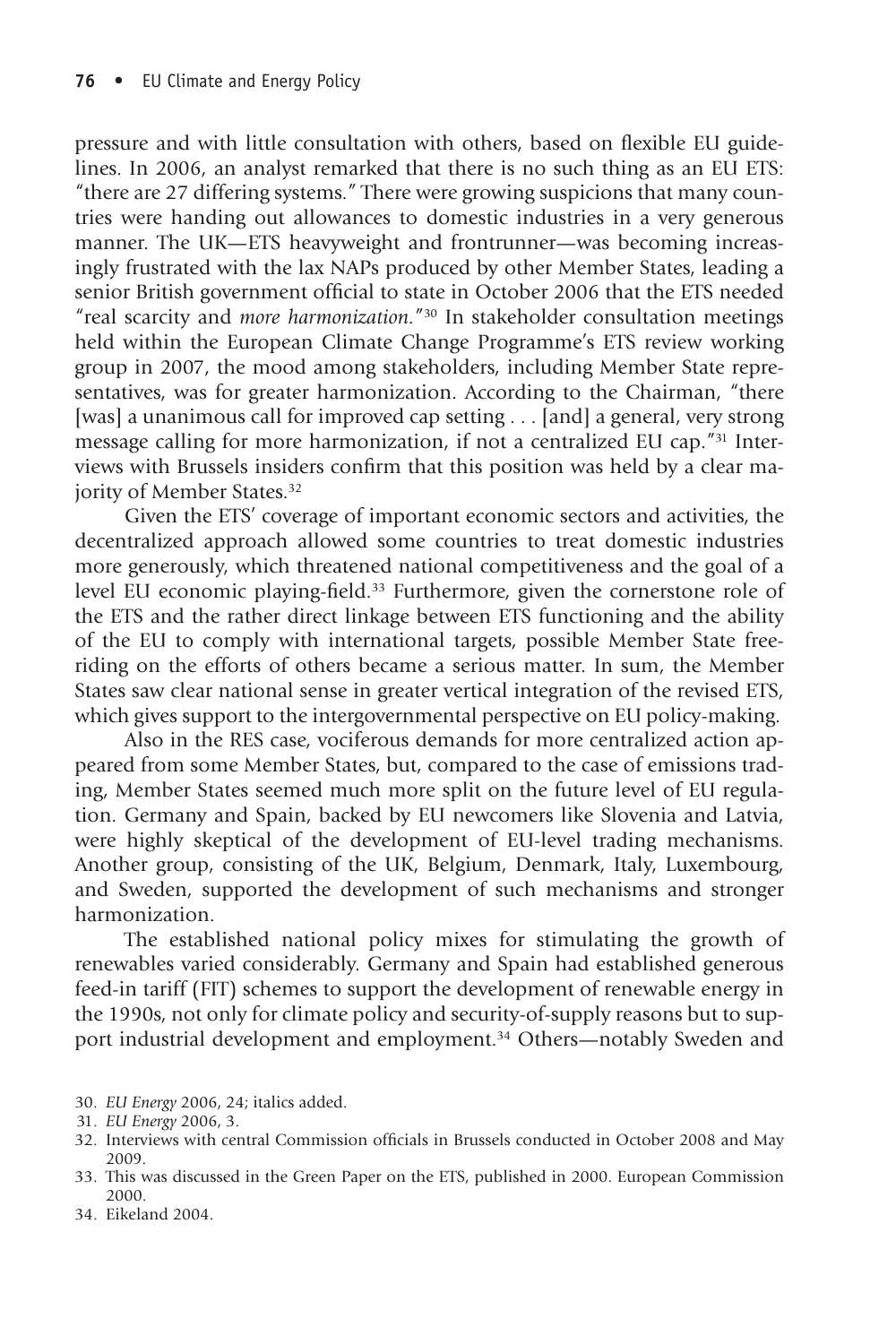the UK—had less generous support systems and relied on market-based systems. The proposed move toward centrally governed flexibility mechanisms and the trading of Guarantees of Origin seemed to threaten the further functioning of the well-established FIT schemes, while concerns voiced by industries and Member States supportive of harmonized trading schemes centered on problems that differential state support systems could pose for level playing-field competition among electricity companies in the EU energy market. All in all, the argument that national industrial interests could suffer without increased vertical integration was counteracted by the argument that national solutions would best serve national industrial interests. Accordingly, no strong Member State pressure existed to develop more harmonized EU policies.

In the IEM case, a strong group of Member States supported greater EUlevel coordination, including mandatory ownership unbundling. However, the group of blocking countries proved too powerful. Unsurprisingly, the former group included the UK and the Nordic countries, frontrunners in energy deregulation in Europe, with voluntary ownership unbundling implemented already in the 1990s. Other Member States followed suit at a later stage, including the Netherlands, Italy and Spain. By 2007, thirteen Member States had implemented voluntary ownership unbundling for the electricity sector and ten for the gas sector.35 The latter group of countries was led by Germany and France but included Luxembourg, Austria, Greece, and some of the new Eastern newcomers. As indicated by the Commission's subsequent "benchmarking reports" that tracked the annual pace of Member State implementation of liberalization policies from 2000 onwards, this group of countries had a continuous record of lagging behind in implementing procedures needed for realizing the internal energy market.

Some frontrunner Member States were certainly concerned that asymmetries in national IEM implementation represented a potential threat to the longterm survival of their national industries. These worries were reinforced by a wave of mergers and acquisitions among European energy companies, with fears that companies more strongly protected in their national home markets would gain more strength, resulting in even larger market shares through takeover of companies subject to competitive pressures at home. However, unlike the ETS case, a strong alliance of Member States appeared to fear dismantling of their national industries more than the suboptimal functioning of the existing system. Several Member-State governments argued forcefully that dismantling existing vertically integrated structures would fundamentally jeopardize security of supply in Europe. Both Germany and France argued that weakening national companies would reduce their clout in negotiations with strong foreign upstream supply companies. Instead, the German government endorsed further vertical integration by Russian Gazprom in the German market in return for German acquisitions in Russia, reasoning that cross-ownership would provide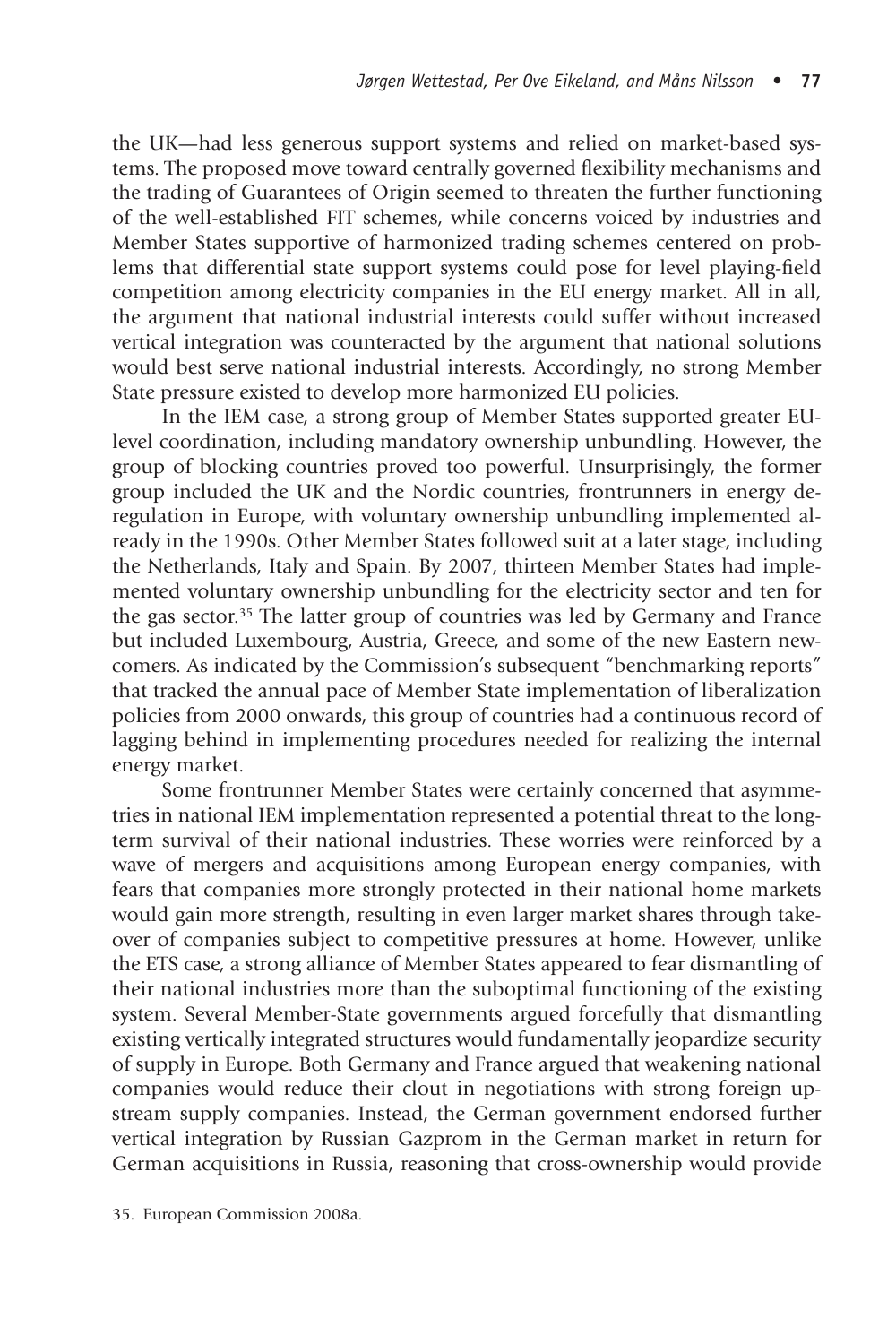shared commercial interests in ensuring uninterrupted supplies. This strategy fit poorly with the solution preferred by the Member States supporting vertical disintegration through ownership unbundling, who argued that the best securityof-supply strategy would be to speak with one voice in energy-political talks with foreign governments and companies and to loosen restrictions on the flow of energy within the Community.

Deeper understanding of Member State positions on the three policy cases can be gained by examining the institutional fit (or misfit) with policy solutions already in place in the Member States.<sup>36</sup> The various policy proposals came up against deeply-institutionalized energy policies rooted in differing national regulatory practices. Britain epitomized a "liberalist" tradition, introducing market-based trade, privatization and independent regulatory agencies long before these ideas gained a foothold at the EU level. Britain also promoted flexible trading in renewables, and took the lead in advocating this solution for the EU as a whole. This regulatory style had its roots in the neoliberal economic policy ideas implemented under Margaret Thatcher from 1979 to 1990.

Fundamentally different regulatory traditions prevailed in other parts of Europe. France, for example, stands as the archetypal strong state, with a long history of state intervention in numerous domains, including the energy sector. France has used strong vertically integrated state-owned utilities in electricity and gas supply as instruments in French domestic and foreign policies. France was instrumental in formulating provisions in the first electricity directive that gave Member States the right to derogations if they chose to instruct their national industries to take on public service obligations, including security of supply and environmental protection.37 France has consistently argued against EU energy policies that threaten to dismantle large state-owned companies. France also has sought to maintain autonomy in deciding RES instruments but supported strong vertical integration in the ETS case—perhaps not so strange, given its major fossil-free nuclear power industry.

Germany, as another example, evolved with its federal structure as a relatively weak state with divided authority, multiple veto points and veto players. It developed a system of strong partnerships with major private interests in the governance of social welfare, which left the state open to capture by these established social partners. In energy supply, major private companies filled this role as social welfare partners, providing employment, industrial development, security of supply, and environmental investments in exchange for generous state subsidies and governance by agreements. Germany was initially skeptical of the ETS, forcefully backed by the energy industry that preferred the voluntary energy efficiency agreements established with the government. Industry and government later shifted their stance. There is evidence that the transnational federation of European electricity companies, Eurelectric, was instrumental in pressing German industry toward an all-European solution, arguing that trans-

37. Eikeland 2004.

<sup>36.</sup> See Boerzel 2003; Knill and Lenschow 2005; and Voss 2007.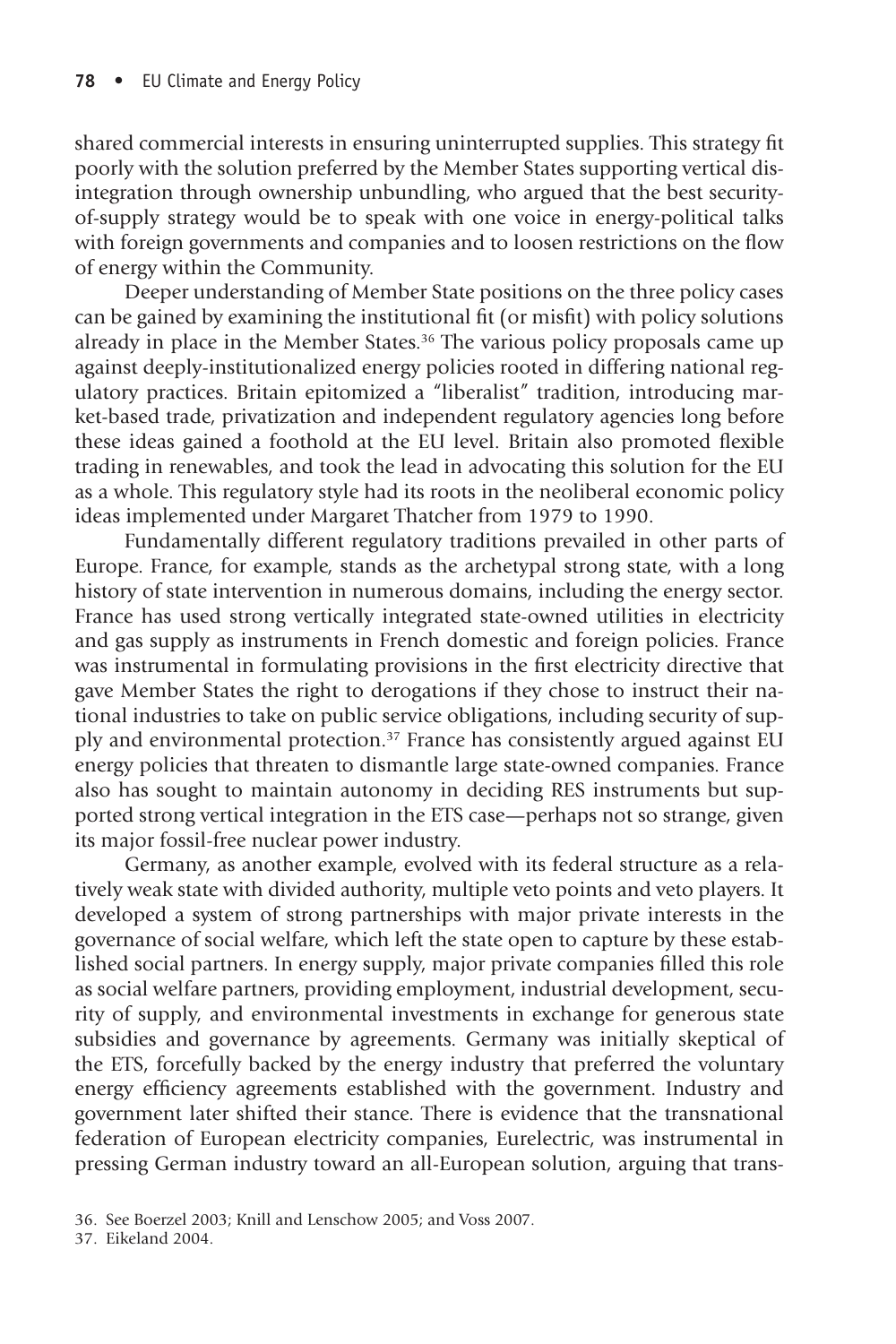national companies should encounter similar regulatory conditions across their markets.38

All in all, the stronger call for more centralized action in the ETS case than in the other two cases reflects shared perceptions that non-harmonized policies in this field would threaten national interests—as suggested by intergovernmentalist theory.

### *Supranational Lenses: Changing Roles of Supranational Actors?*

What role then, did the supranational institutions play? Were the Commission and the Parliament internally united? Did they cooperate smoothly, strengthening supranational influence? And did these institutions develop new entrepreneurial modes of governance that strengthened the chances of convincing Member States to accept stronger vertical integration, such as new well-functioning alliances with relevant interest groups and stakeholders capable of influencing Member-State governments?

We note some interesting differences across the cases. In initiating the ETS, despite some differing views between DG Environment and particularly DG Enterprise, the level of internal conflict was moderate. The Commission had initially preferred a quite centralized design, based *inter alia* on experiences from US sulfur and NOx trading. But, due to opposition from industry and Member States, the Commission backed down in favor of a fundamentally decentralized system before the ETS Directive proposal was put forward in 2001.

When the ETS revision started in 2006, the Commission was even keener on a more centralized approach because of bad experiences with the decentralized initial ETS—not least in the processes of designing NAPs. Member states had been producing widely varying NAPs, making it difficult for the Directorate General (DG) for Environment to compare and assess their quality. Moreover, the fact that a broad group of stakeholders agreed that the pilot phase had functioned poorly meant that the Commission's preferences for a more centralized approach could now be proposed with greater support. The EU's ability to comply with its Kyoto Protocol target seemed uncertain as preliminary progress proved unconvincing—and the Commission probably felt that this further strengthened its hand in pushing for centralization. As to the role of the Parliament, this body pushed unsuccessfully for a more centralized ETS also before it was first adopted in 2003, long after the Commission had given up. When the decision-making process on the revised ETS began in 2008, the Parliament was a strong ally of the Commission from the very start.

The situation for renewable energy evolved somewhat differently. In the 1990s, the Commission had argued strongly for harmonization of a joint renewable certificate trading policy,<sup>39</sup> but less unity evolved among the various Commission services participating in the development of the new energy and

<sup>38.</sup> Interview with John Scowcroft, Eurelectric, December 17, 2010

<sup>39.</sup> European Commission 1997; and Lauber 2007.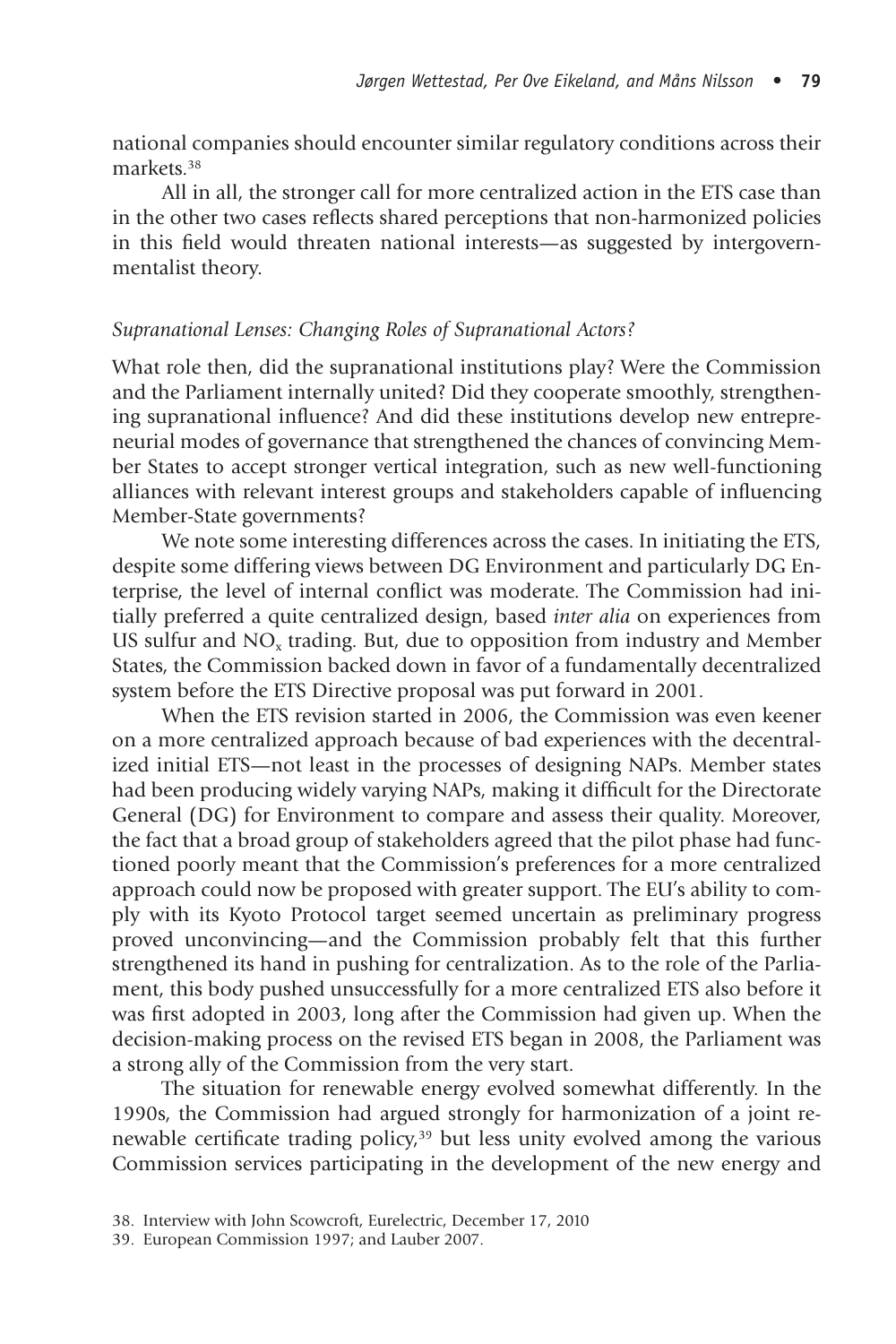climate policy package. DG Environment supported the trading instruments while DG Energy pushed for the more limited statistical transfer mechanism. In 2005, DG Energy concluded that *well-adapted* feed-in tariff regimes are generally the most efficient and effective support schemes for promoting renewable electricity.<sup>40</sup> In 2008, another Commission staff working paper confirmed this finding: "the harmonisation of support schemes remains a long term goal on economic efficiency, single market and state aid grounds, but . . . harmonisation in the short term is not appropriate. By adopting best practices or combining national support schemes Member States can continue to reform, optimize and coordinate their efforts to support renewable electricity."41

Besides internal discussion, the Commission also acknowledged that the trading instrument would have difficulties being accepted not only in the Council but also in the Parliament where powerful forces, aligning with interest groups in renewable energy, backed existing national support schemes. The Parliament evolved as an important arena for advocacy influence, referred to as the "networking hub" of the European Forum for Renewable Energy Sources (EUFORES), which also included Member State parliamentarians, a broad range of renewable-energy industries, and Commission representatives.<sup>42</sup> Transnational coalitions across industries and NGOs managed to team up with Member States that were against harmonization and reverse the momentum, counter to the Commission's earlier drive toward vertical integration.<sup>43</sup> While transnationalization of actors like the renewables industry created momentum for a European policy framework, the same industry played out against harmonized instruments. Given the lack of unity with EU bodies, policy change toward more vertical integration became clearly hesitant.

As to the energy market case, from the Commission's point of view, a new situation with a clearer mandate had appeared after the European Heads of State meeting at Hampton Court (UK) in late 2005 had called for a true European Energy Policy to tackle security-of-supply and climate-change issues. New cooperative arrangements appeared between the Commission services, creating greater unity in pushing for harmonized solutions. This was epitomized by the more prominent role assigned to DG Competition under the presidency of Barroso from 2005. Although earlier bypassed in applying its latent powers under the EU Treaty, DG Competition now joined forces with DG Energy, colaunching a major inquiry into competitive conditions in European energy markets and co-drafting the new internal energy market policy package. Such codrafting of new legislation was unique in the workings of the Commission, normally bound by a norm that DGs do not interfere in each other's policy domains.44 In parallel, DG Competition opened cases with the European Court of

43. Toke 2008; and Nilsson et al. 2009.

<sup>40.</sup> European Commission 2005.

<sup>41.</sup> European Commission 2008b.

<sup>42.</sup> Boasson and Wettestad 2010.

<sup>44.</sup> Information received in interview with senior Commission official, February 2008.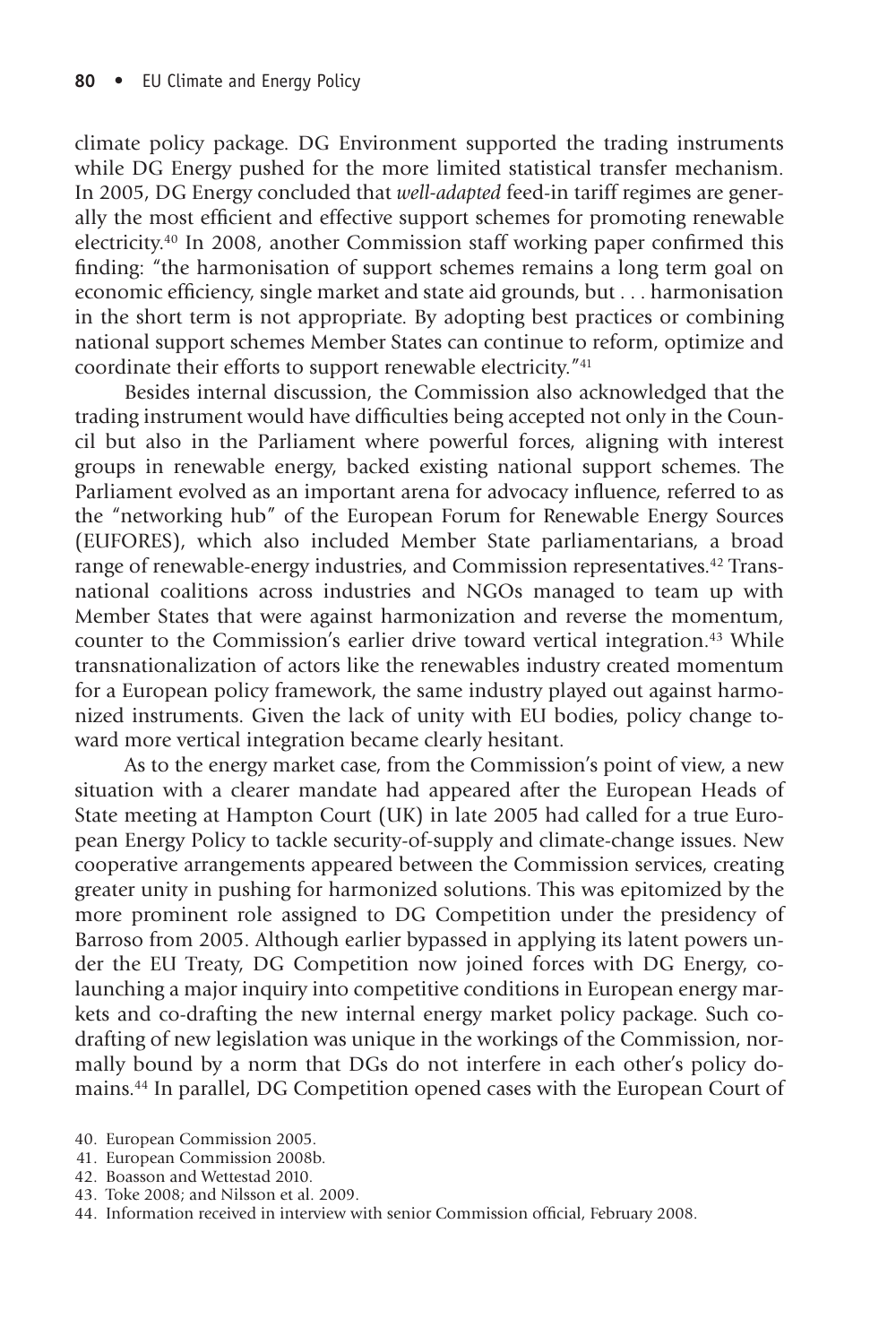Justice against major gas and electricity utilities suspected of breaching Community competition rules, offering reduced fines in return for *voluntary* ownership unbundling. Apparently, the Commission hoped this new strategy would influence the blocking minority of recalcitrant governments on the issue of mandatory ownership unbundling.

The Commission also was encouraged by the fact that a clear majority in the Parliament supported mandatory ownership unbundling, although with a strong minority group still opposed. Cutting across party lines, the positions of the two groups overlapped considerably with the various national positions taken in the Council.

## *The External Interaction Perspective: Responding to Global Developments and Requirements?*

The new EU climate and energy policy was not adopted in a vacuum. Regarding the global climate regime, it can be argued that slow progress in the discussions on a post-2012 agreement and the related perceived need for enhanced EU leadership strengthened the case for a stronger and more centralized EU policy. This perspective played out most strongly in the case of the ETS.

First, EU policy-makers themselves refer to the ETS as the "cornerstone" of EU climate policy, so it can be argued that "getting the ETS house in order" became particularly important in order to appear convincing on the global climate-policy scene. Second, the ETS is structurally linked to the global climate regime, through the possibility for EU companies to use credits from the Kyoto Protocol's flexibility mechanisms (Clean Development Mechanism and Joint Implementation) for compliance purposes in the ETS. Although this possibility enhances the cost-effectiveness of the system, it also introduces uncertainty about a possible "flooding of the ETS" by external credits that place downward pressure on the carbon price. Hence, the uncertainty related to this global link may have strengthened the hand of a broad range of EU actors supportive of stronger, more central governance of the ETS as a means of addressing such external challenges.

No similar formal global regimes exist that interacted with the development of renewable and internal energy market policy. That does not mean that important external political and institutional factors were absent with respect to the RES and IEM policy cases. The EU is a net importer of fossil fuels that depends on OPEC for oil and on Russia for natural gas—areas not particularly renowned for political stability and predictability. Various events and development traits raised the security-of-supply problem on the European policy agenda after 2000. The EU saw rising import dependencies with the inclusion of new Member States, higher import rates of natural gas, and dwindling fossil fuel resources in the North Sea. Increasing demand from China and other highgrowth economies tightened international competition for fossil fuels and caused price hikes. New worries over the security of gas supplies came with the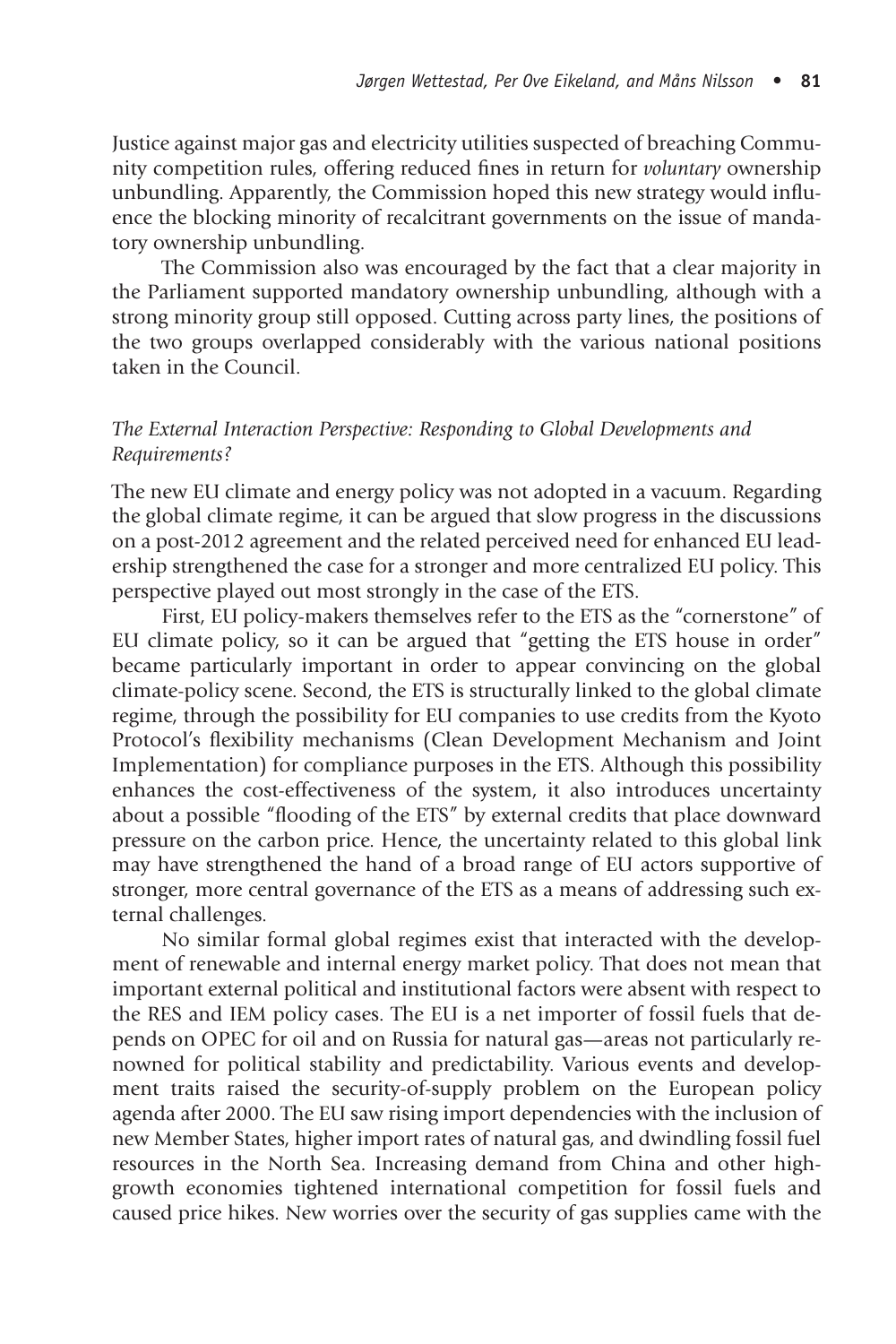growing influence of Russia in European energy supply after state-controlled Gazprom acquired several European wholesale companies. Mistrust was further accentuated when Gazprom in early 2006 held back gas supplies on the pipeline to Europe after escalating political and commercial conflicts with Ukraine.

These external events played differently into the debates on the RES and IEM policies, however. They reinforced the view that more ambitious overall binding targets for indigenous renewable energy at the EU level would reduce import dependencies as well as the view that the most effective way of achieving short-term results would be to continue with the differentiated support systems as a model for policy learning across Member States. The events accentuated existing conflicts in the IEM case, providing arguments to both groups of Member States as to which policy models could best create stability in EU-Russian energy supply relationships: a stronger commercial binding through cross-ownership between the major vertically integrated companies, or a full split to reduce the market dominance of the major suppliers combined with greater unity in EU external energy diplomacy.

# **Conclusion: Complex Causes for Differential Vertical Integration**

Our analysis lends support to combining different theoretical lenses for analyzing policy changes in today's increasingly complex EU. It confirms some structural facts about EU policy-making: Member-State governments still have a central position and policy issues where power is transferred to the EU level tend to be those where Member States see such transfers as in their interest. There was consensus among Member States that lack of vertical integration in the ETS case would harm national interests. Such a consensus was absent in the RES and IEM cases, where several Member States claimed that the vertical integration being proposed by the European Commission would threaten vital interests.

However, we have also seen that supranational institutions, notably the Commission, have considerable autonomy to push for EU-level solutions. This is best illustrated by the IEM case where the Commission's preferred solution failed to survive counterattack by Member-State governments but where the Commission promoted its position by using other tactics, notably by targeting industry directly. The Commission thereby laid the foundation for future changes in Member-State governmental preferences—there would be no convincing reason to fight against ownership unbundling if national companies had already carried out such ownership unbundling after direct pressure from the Commission.

Our findings also support the notion that unity in policy positions within and between EU institutions affect whether EU institutions will play a successful entrepreneurial role or not. Unity in positions was greatest between and within the EU institutions in the ETS case. Those institutions played important entrepreneurial roles in building consensus and providing input to Member-State governments on why lack of vertical integration would harm national interests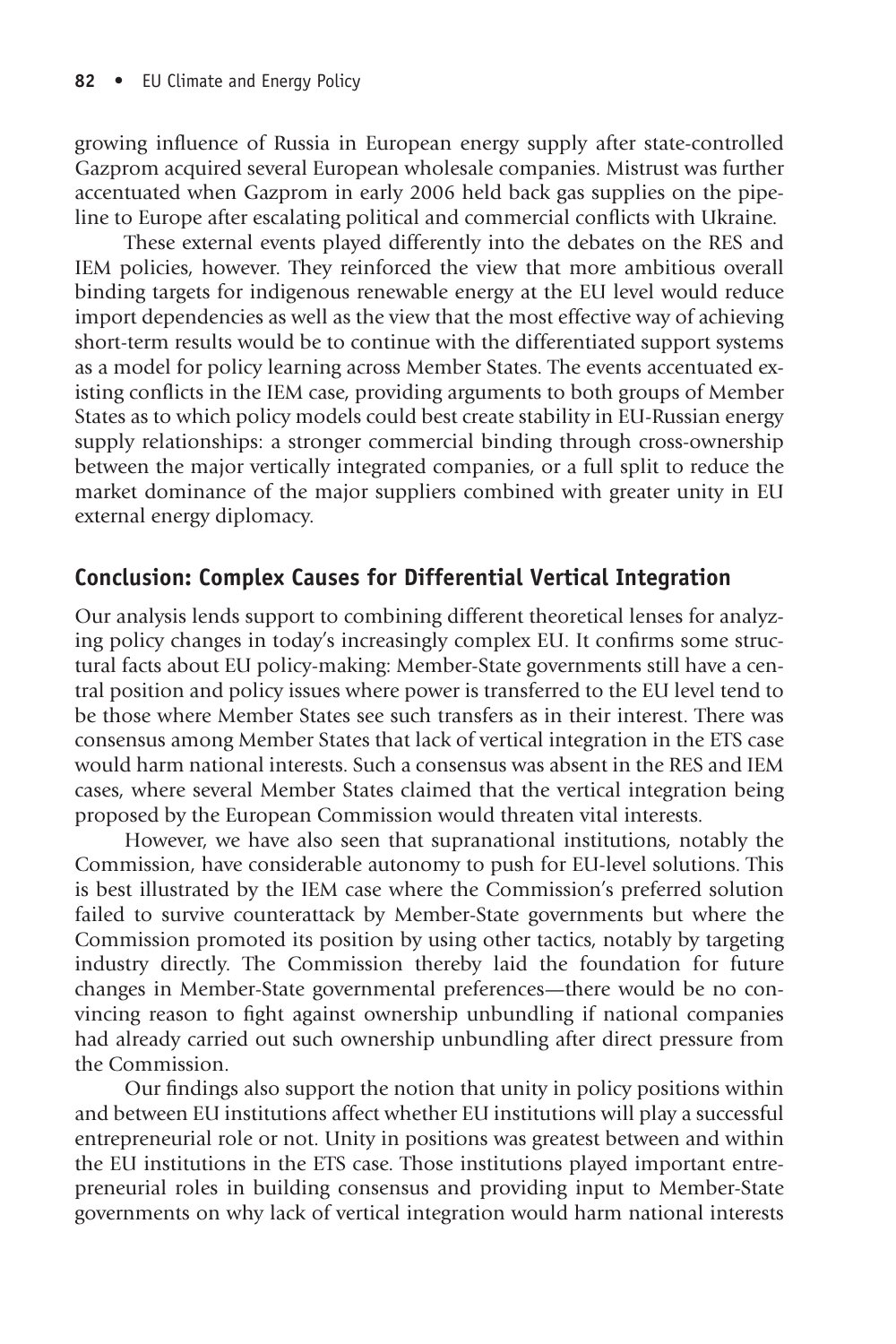supported by the bad experience of the "old ETS." The RES case showed less unity behind the proposal for strict vertical integration as initially proposed by the Commission. The IEM case showed great unity within the Commission, backed by support from a parliamentary majority, but with a large minority group weakening the authority of the Parliament.

An institutional interaction perspective highlights how international events and institutions have interacted with EU processes, consolidating existing positions—sometimes in favor of stronger EU-level solutions, but at other times in favor of Member States retaining power. Thus, although external factors may be important as driving forces, this study has revealed their case-specificity: external factors sometimes work for EU-level solutions and sometimes against them.

# **References**

- Bache, Ian, and Stephen George. 2006. *Politics in the European Union,* 2nd ed. Oxford: Oxford University Press.
- Benson, David, and Andrew Jordan. 2010. The Expansion of EU Climate Policy and its Future under the Lisbon Treaty. *St Antony's International Review* 5 (2): 121–140.
- Boasson, Elin Lerum, and Jørgen Wettestad. 2010. Comparing EU Emissions Trading and Renewables Governance. Paper presented at the Annual Convention of the International Studies Association, New Orleans.
- Boerzel, Tanja. 2003. *Environmental Leaders and Laggards in Europe. Why There is (Not) A Southern Problem.* Aldershot, UK: Ashgate.
- Damro, Chad, and Pilar Luaces-Mendez. 2003. Emissions Trading at Kyoto: From EU Resistance to Union Innovation. *Environmental Politics* 12 (2): 71–94.
- Depledge, Joanna. 2009. Climate Package Agreed. *Environmental Policy and Law* 39 (1): 66–67.
- Eikeland, Per Ove. 2004. *The Long and Winding Road to the Internal Energy Market: Consistencies and Inconsistencies in EU Policy.* FNI Report 8/2004. Lysaker, Norway: Fridtjof Nansen Institute.
- ———. 2008. *EU Internal Energy Market Policy: New Dynamics in the Brussels Policy Game?* FNI Report 14/2008. Lysaker, Norway: Fridtjof Nansen Institute.
- ———. 2011. The Third Internal Energy Market Package: New Power Relations among Member States, EU Institutions and Non-State Sectors? *Journal of Common Market Studies* 49 (2): 243–263.
- *EU Energy.* 2006. 9.5 million New EUAs Planned for Phase 2 NAP. Issue 143, October 20: 24.
- European Commission. 1997. *Energy for the Future: Renewable Sources of Energy. White Paper for a Community Strategy and Action Plan,* COM(97)599. Brussels: European Commission.
- ———. 2000. Green Paper on Greenhouse Gas Emissions Trading within the European Union. COM(2000)87 final. 8 March. Brussels: European Commission.
- ———. 2005. *The Support of Electricity from Renewable Energy Sources,* COM (2005)627. Brussels: European Commission.
	- ———. 2007. *Common Rules for the Internal Market in Electricity. Proposal for a Directive of*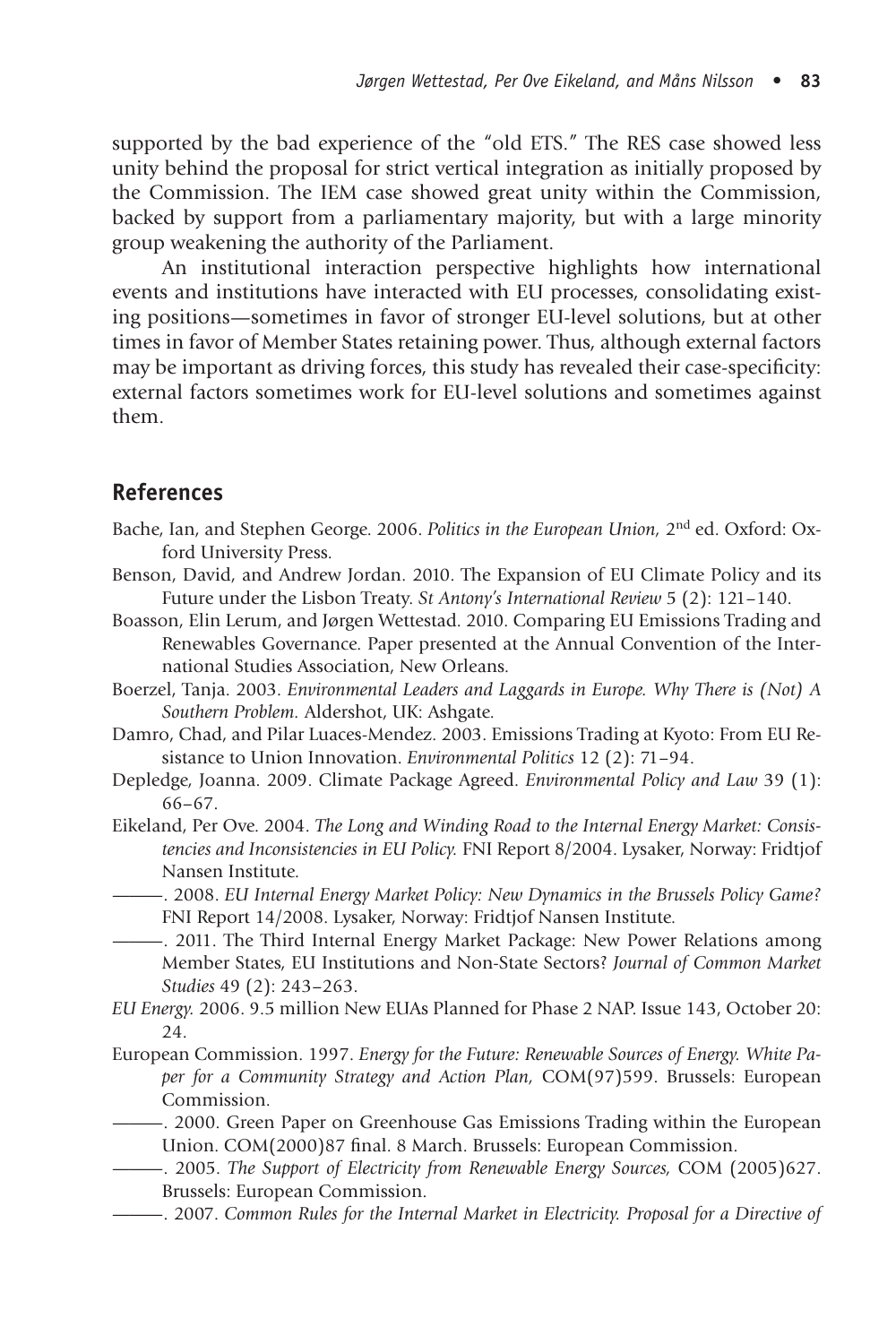*the European Parliament and of the Council Amending Directive 2003/54/EC of the European Parliament and of the Council of 26 June 2003,* COM (2007)0528. Brussels: European Commission.

- ———. 2008a. *Attitudes of European Citizens Towards the Environment. Special Eurobarometer Report.* Brussels: European Commission.
- ———. 2008b. *The Support of Electricity from Renewable Energy Sources,* SEC (2008)57. Brussels: European Commission.
- European Parliament and Council of European Union. 2001. Directive 2001/77/EC of the European Parliament and of the Council of 27 September 2001 on the Promotion of Electricity Produced from Renewable Sources in the Internal Electricity Market. Official Journal 27.10 2001, L283/33.
- ———. 2009. Directive 2009/28/EC of the European Parliament and of the Council of 23 April 2009 on the Promotion of the Use of Energy from Renewable Sources and Amending and Subsequently Repealing Directives 2001/77/EC and 2003/30/EC. Official Journal 5.6.2009, L140/16.
- George, Stephen. 2004. Multi-level Governance and the European Union. In *Multi-level Governance,* edited by Ian Bache and Matthew Flinders, 107–26. Oxford: Oxford University Press.
- Haas, Ernst B. 1958. *The Uniting of Europe: Political, Social and Economic Forces 1950–57.* London: Library of World Affairs.
- Hix, Simon. 2007. The European Union as a Polity (I). In *Handbook of European Union Politics,* edited by Knud Erik Jørgensen, Mark A. Pollack and Ben Rosamond, 141– 158. London: Sage.
- Hoffmann, Stanley. 1964. The European Process at Atlantic Cross Purposes. *Journal of Common Market Studies* 3 (2): 85–101.
- ———. 1966. Obstinate or Obsolete? The Fate of the Nation State and the Case of Western Europe. *Daedalus* 95 (3): 862–915.
- Hooghe, Liesbet, and Gary Marks. 2001. *Multi-Level Governance and European Integration.* Oxford: Rowman & Littlefield.
- Knill, Christoph, and Andrea Lenschow. 2005. Coercion, Competition and Communication: Different Approaches of European Governance and their Impact on National Institutions. *Journal of Common Market Studies* 43 (3): 583–606.
- Lauber, Volkmar. 2007. The Politics of European Union Support Schemes for Electricity from Renewable Energy Sources. In *Green Power Markets: Support Schemes, Case Studies and Perspectives,* edited by Lutz Mez, 9–30. Brentwood, CA: Multi-Science Publishing.
- Lenschow, Andrea. 2006. Environmental Policy in the European Union: Bridging Politics, Policy and Polity Dimensions. In *Handbook of European Union Politics,* edited by Knud Erik Jørgensen, Mark A. Pollack and Ben Rosamond, 413–431. London: Sage.
- Lindberg, Leon N. 1963. *The Political Dynamics of European Economic Integration.* Stanford, CA: Stanford University Press.
- Marks, Gary, Liesbet Hooghe and Kermit Blank. 1996. European Integration from the 1980s: State-centric vs. Multi-level Governance. *Journal of Common Market Studies* 34 (3): 341–378.
- Moravcsik, Andrew. 1993. Preferences and Power in the European Community: A Liberal Intergovernmentalist Approach. *Journal of Common Market Studies* 31 (4): 473–524.
	- ———. 1998. *The Choice for Europe.* Ithaca, NY: Cornell University Press.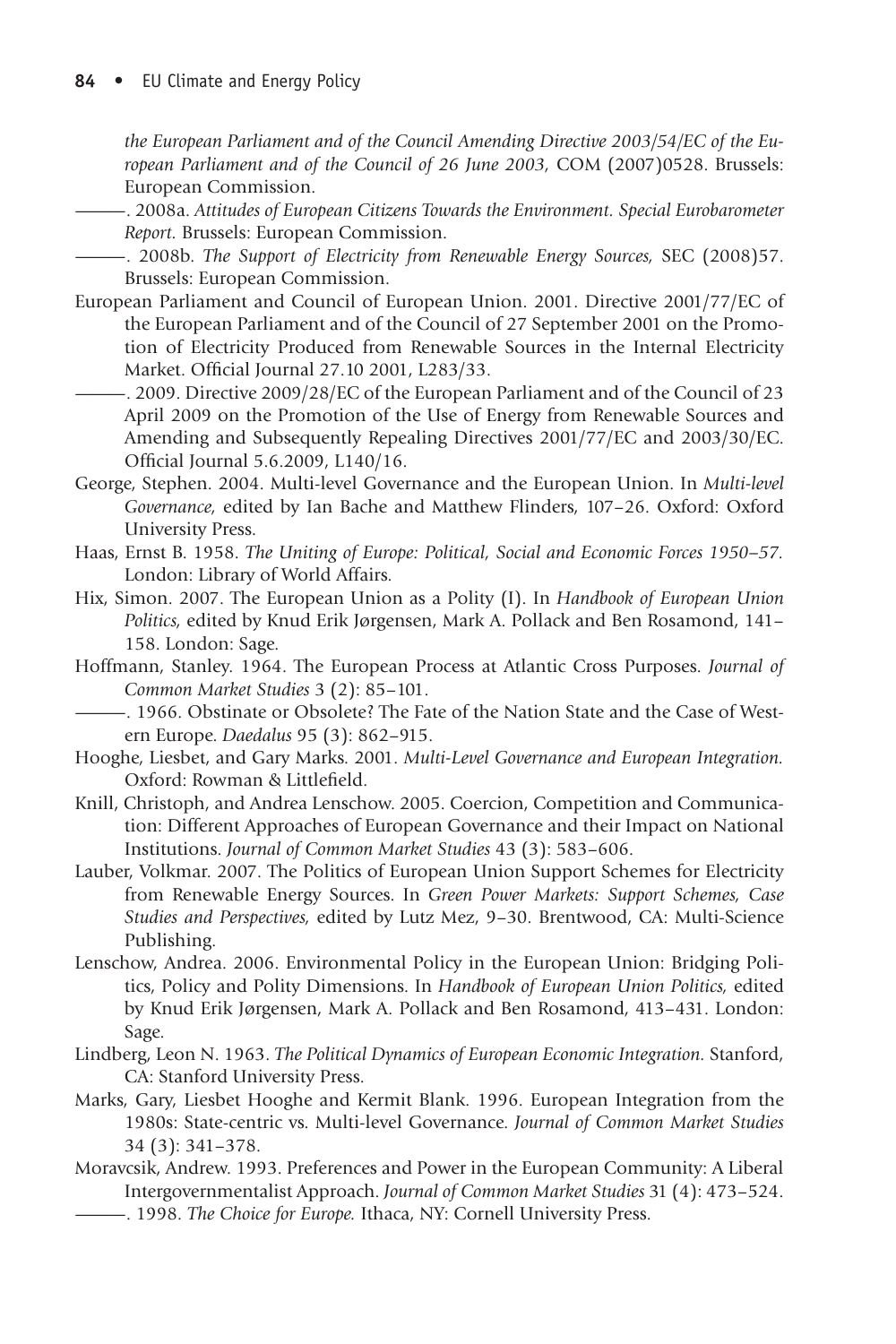- Moravcsik, Andrew, and Frank Schimmelfennig. 2009. Liberal Intergovernmentalism. In *European Integration Theory,* edited by Thomas Dietz and Antje Wiener, 67–87. Oxford: Oxford University Press.
- Nilsson, Måns, Lars Nilsson, and Karin Ericsson. 2009. The Rise and Fall of GO Trading in European Renewable Energy Policy: The Role of Advocacy and Policy Framing. *Energy Policy* 37 (11): 4454–4462.
- Oberthür, Sebastian, and Thomas Gehring, eds. 2006. *Institutional Interaction in Global Environmental Governance—Synergy and Conflict among International and EU Policies.* Cambridge, MA: MIT Press.
- Olsen, Johan P. 2007. *Europe in Search of a Political Order.* Oxford: Oxford University Press.
- Pierson, Paul. 1998. The Path to European Integration: A Historical Institutionalist Analysis.' In *European Integration and Supranational Governance,* edited by Wayne Sandholtz and Alec Stone Sweet, 27–58. Oxford: Oxford University Press.
- Pollack, Mark. 1994. Creeping Competence: The Expanding Agenda of the European Community. *Journal of Public Policy* 14 (2): 95–145.
- ———. 2000. The End of Creeping Competence? EU Policy-Making since Maastricht. *Journal of Common Market Studies* 38 (3): 519–538.
- Rowlands, Ian. 2005. The European Directive on Renewable Electricity: Conflicts and Compromises. *Energy Policy* 33 (8): 965–974.
- Sandholtz, Wayne, and John Zysman. 1989. 1992: Recasting the European Bargain. *World Politics,* 42 (1): 95–128.
- Schimmelfennig, Frank, and Berthold Rittberger. 2006. Theories of European Integration: Assumptions and Hypotheses. In *European Union: Power and Policy-Making,* edited by Jeremy Richardson, 73–96. London: Routledge.
- Schmitter, Philippe C. 1970. A Revised Theory of Regional Integration. *International Organization* 24 (4): 836–868.
- Skjærseth, Jon B. 1994. The Climate Policy of the EC: Too Hot to Handle? *Journal of Common Market Studies* 32 (1): 25–45.
- Skjærseth, Jon Birger, and Jørgen Wettestad. 2002. Understanding the Effectiveness of EU Environmental Policy: How Can Regime Analysis Contribute? *Environmental Politics* 11 (3): 99–120.
- ———. 2008. *EU Emissions Trading: Initiation, Decision-making and Implementation.* Aldershot: Ashgate.
	- ———. 2010a. The EU Emissions Trading System Directive Revised (Directive 2009/29/ EC). In *The New Climate Policies of the European Union: Internal Legislation and Climate Diplomacy,* edited by Sebastian Oberthür and Marc Pallemaerts, 65–93. Brussels: ASP Editions.
- ———. 2010b. Fixing the EU Emissions Trading System? Understanding the Post-2012 Changes. *Global Environmental Politics* 10 (4): 101–123.
- Sweet, Alec Stone, and Wayne Sandholtz. 1997. European Integration and Supranational Governance. *Journal of European Public Policy* 4 (3): 297–317.
- Toke, David. 2008. The EU Renewables Directive—What is the Fuss about Trading? *Energy Policy* 36 (8): 3001–3008.
- Voss, Jan Peter. 2007. Innovation Processes in Governance: The Development of "Emissions Trading" as a New Policy Instrument. *Science and Public Policy* 34 (5): 329– 343.
- Weale, Albert, Geoffrey Pridham, Michelle Cini, Dimitrios Konstadakopulos, Martin Por-